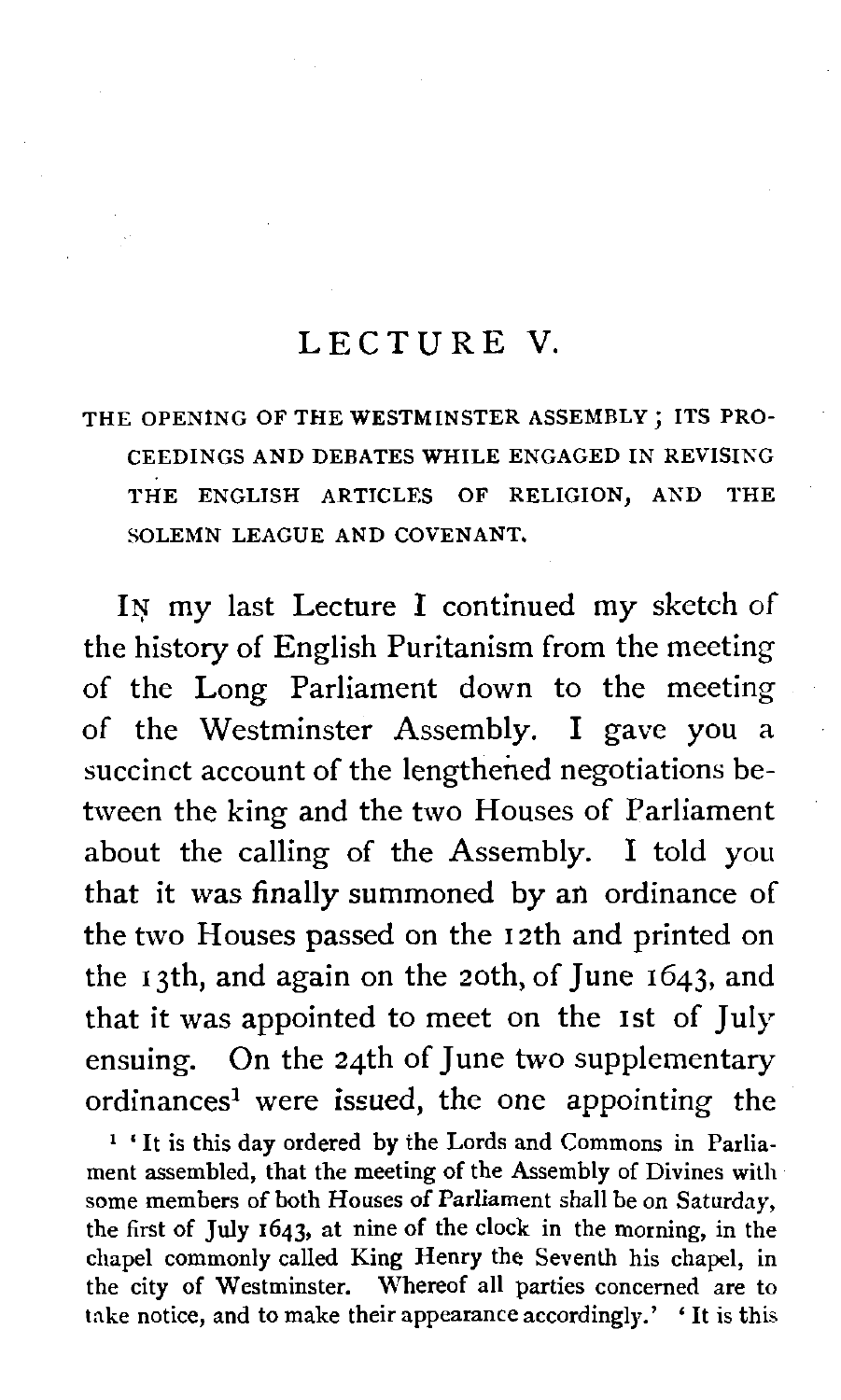*Opening* **of** *the Westminster Assembly. 1 2 g* 

meeting to be at nine o'clock on the morning of the day named, the other ordering prayers to be offered in all churches for the blessing of God on the Assembly.

Two days before this the meeting had been prohibited by a proclamation from the king at Oxford. It has not been my lot to meet with the proclamation itself, but I have seen the very full account given of it in *Mercurius Aulicus*-the Court paper of the day, and I subjoin the more important part of it. After a long and bitter preamble adverting to the many artifices which had been used by some factious persons to alter the whole frame and constitution of the Church, complaining of the unprecedented ordinance for calling an irregular Assembly of Divines, without his authority and against his liking, and speaking unworthily of those to whom a few years later he professed his willingness to submit, with a few additions, the decision of the question of church reform, he proceeds as follows : ' his Majesty considering that according to the laws of this kingdom

day ordered, etc., That all ministers in their several churches on Wednesday next at the public fast, and at all other times afterwards in their prayers before their sermons, shall earnestly and particularly pray for the special assistance and blessing of God upon the Assembly of Divines and others appointed to meet at Westminster on Saturday the first day of **July** next, to be consulted with by both Houses of Parliament on matters concerning religion. And that this order be forthwith printed and sent to all parish churches.' (E. 62, Nos. I and 2.)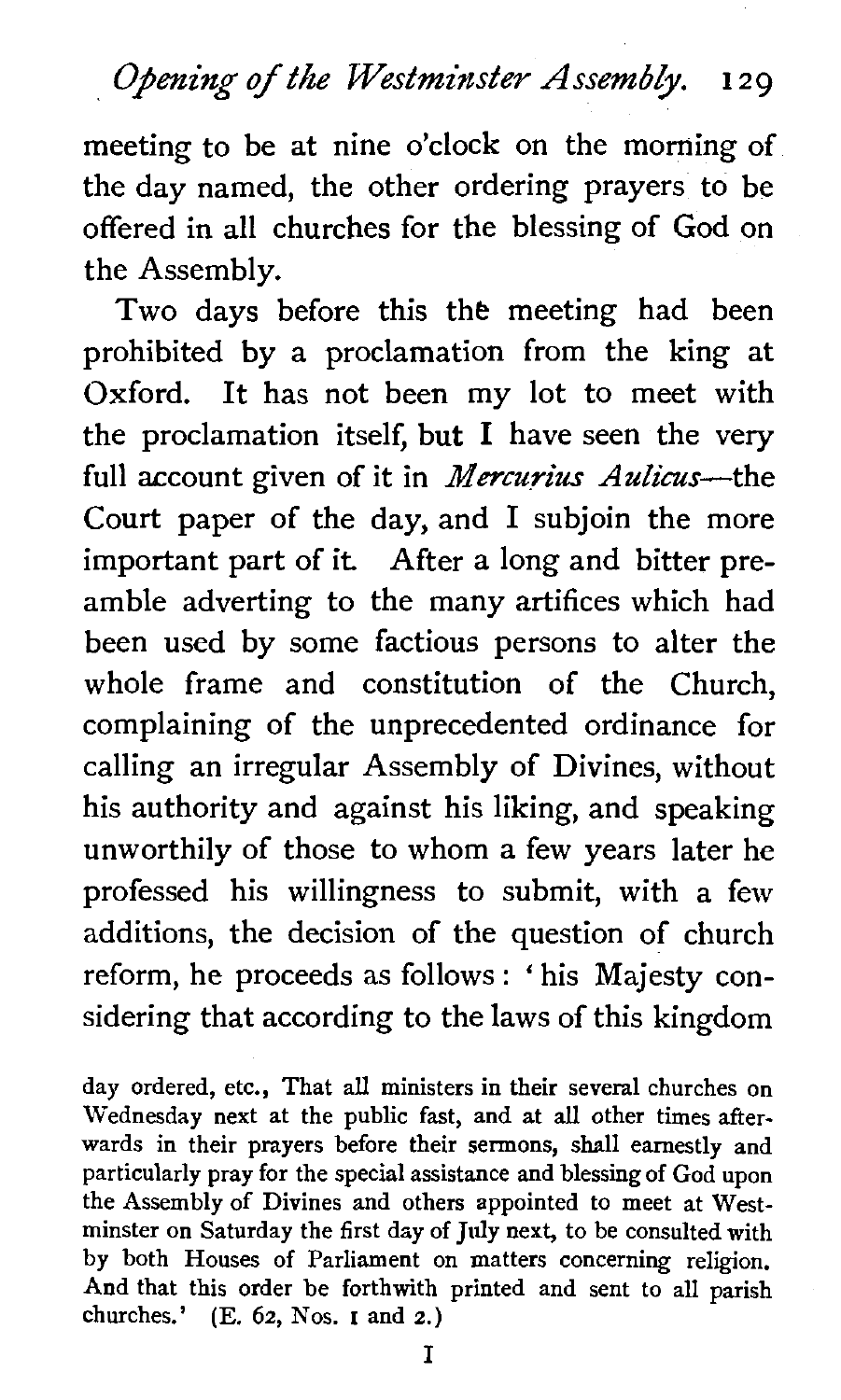## *<sup>I</sup>***30** *Opening of the Westminster Assembly:*

no synod or convocation of the clergy ought to be called but by his authority, nor any canons or constitutions made or executed but by his Majesty's licence first obtained to the making of them, and his royal assent granted to put the same in execution, on pain that every one of the clergy doing the contrary and thereof convicted suffer imprisonment and make fine to the king's will, doth strictly inhibit and forbid all and every person named in that pretended Ordinance to assemble and meet together to the end and purpose there set down, declaring further the said Assembly (if they shall convene without his Majesty's authority) to be illegal, the acts thereof not to be binding on his subjects, and that he will proceed severely against all those who, after such a gracious warning, shall presume to meet together by colour of the said pretended Ordinance.' (E. 59, No. 24.) The proclamation was commanded to be published in all churches and chapels in England and Wales. It may be doubted if the command was extensively obeyed, but publicity was at once given to such a glaring breach of repeated professions and promises by the parliamentary paper of the day in the following half regretful, half contemptuous terms : Friday, June 30th: ' The reports from Oxford are, that a proclamation hath been published there to prohibit the Assembly of Divines here upon the 1st of next month, wherein, as it is said, they are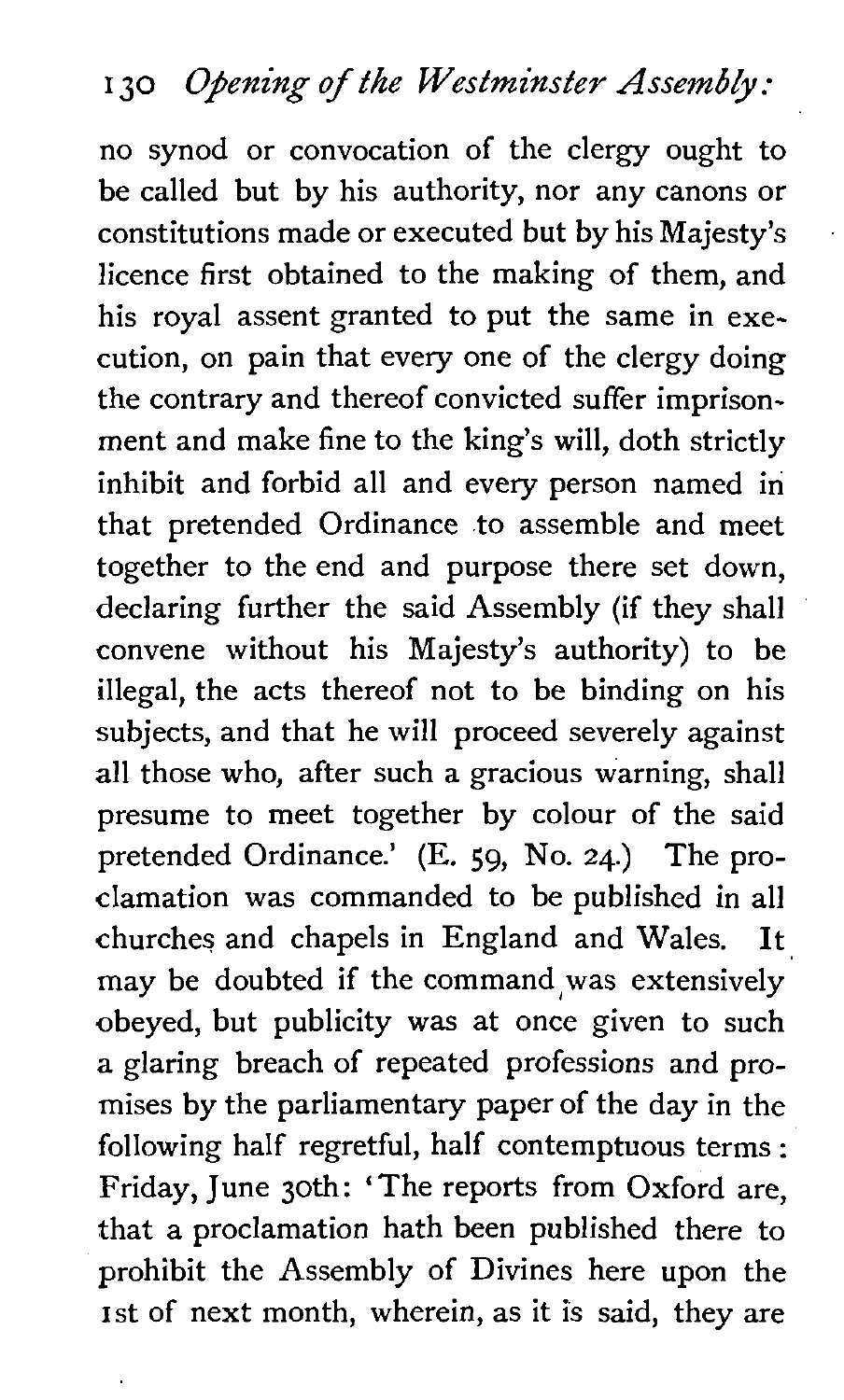vehemently threatened to have all their ecclesiastical livings and promotions taken from them if they disobey these injunctions. Which if it be true we must not expect to have the Protestant religion either maintained or propagated from thence, since evil counsellors can so soon frustrate good promises for that purpose.' Thus. the members named to be of the Assembly knew that it was at the risk of their liberty and livings, and under threat of that terrible penalty of *pernunire* that they resolved to obey the Ordinance of the two Houses.

Yet on July rst, the day appointed for their assembling, a goodly number had the courage to meet together in the appointed place. Conforming to the custom of the English Convocation, in whose room they were virtually surrogated, they first met for divine service in Westminster Abbey, and both Houses of Parliament adjourned early in the forenoon that their members also might be present on the occasion. The following is the quaint notice of this meeting given in No. **25** of the newspaper already referred to : ' On Saturday last the Assembly of Divines began at Westminster according to the Ordinance of both Houses of Parliament, when Dr. Twist of Newbery in the County of Berks, their Prolocutor, preached on John xiv. and 18th, " I will not leave you comfortless, I will come unto you,"-a text pertinent to these times of sorrow, anguish, and misery, to raise up the droop-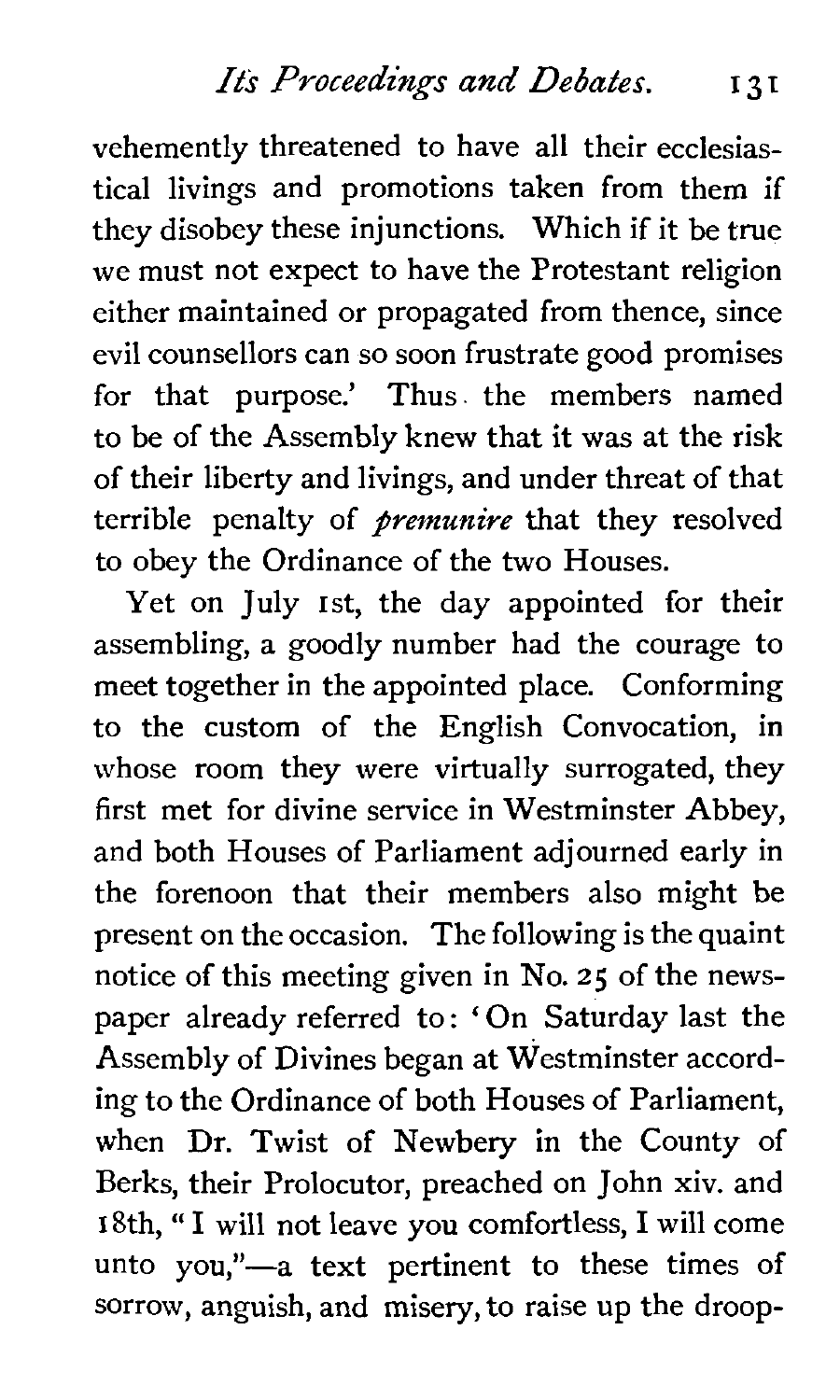### 132 Opening of the Westminster Assembly:

ing spirits of the people of God who lie under the pressure of Popish wars and combustions.' (E. 59.) The chronicler forbears to relate any of the points of the said sermon, because he supposes it will be published in print for the satisfaction and comfort of all who may desire to read it, but to the annoyance and regret of posterity the sermon had either not been published or has now completely disappeared.<sup>1</sup> The writer then continues : ' The number that met this day were three score and nine, the total number being (including the members of both the Houses of Parliament, which are but thirty) one hundred and fifty-one, whereof if forty meet the first day, it maketh the Assembly valid according to the Ordinance.' Lightfoot, who

<sup>1</sup> The very day the Assembly met, however, a pamphlet was published with the title The **English** Pope, etc., with an epistle to the reverend divines now convened by authority of Parliament, in which, after reference to the slanders of the royalists, they are addressed thus encouragingly : 'Be of good courage, ye that have the honour to be of this Assembly. Fear not the name of traitors while you give judgment for loyalty, nor the name of Anabaptists while you propugn piety, nor the name of schismatics while you settle unity. If they believed the calumnies they circulate against you, it would have been better they had forwarded your meeting than procured proclamation declaring it treason, but they do not but fear you will disappoint all. Be you therefore the more courageous for this, and if you cannot totally eradicate all those doctrines of division which the prelates have sowed among the good wheat, yet denounce against them and publish your detestation of them ; and if you cannot yet erect a perfect form of discipline by reason of the secret wars made upon you and the sinews of authority withheld from you, yet present us with some models of it, that the world may see how far you are from affecting anarchy and con**fusion.'** (E. 53, No. **13.)**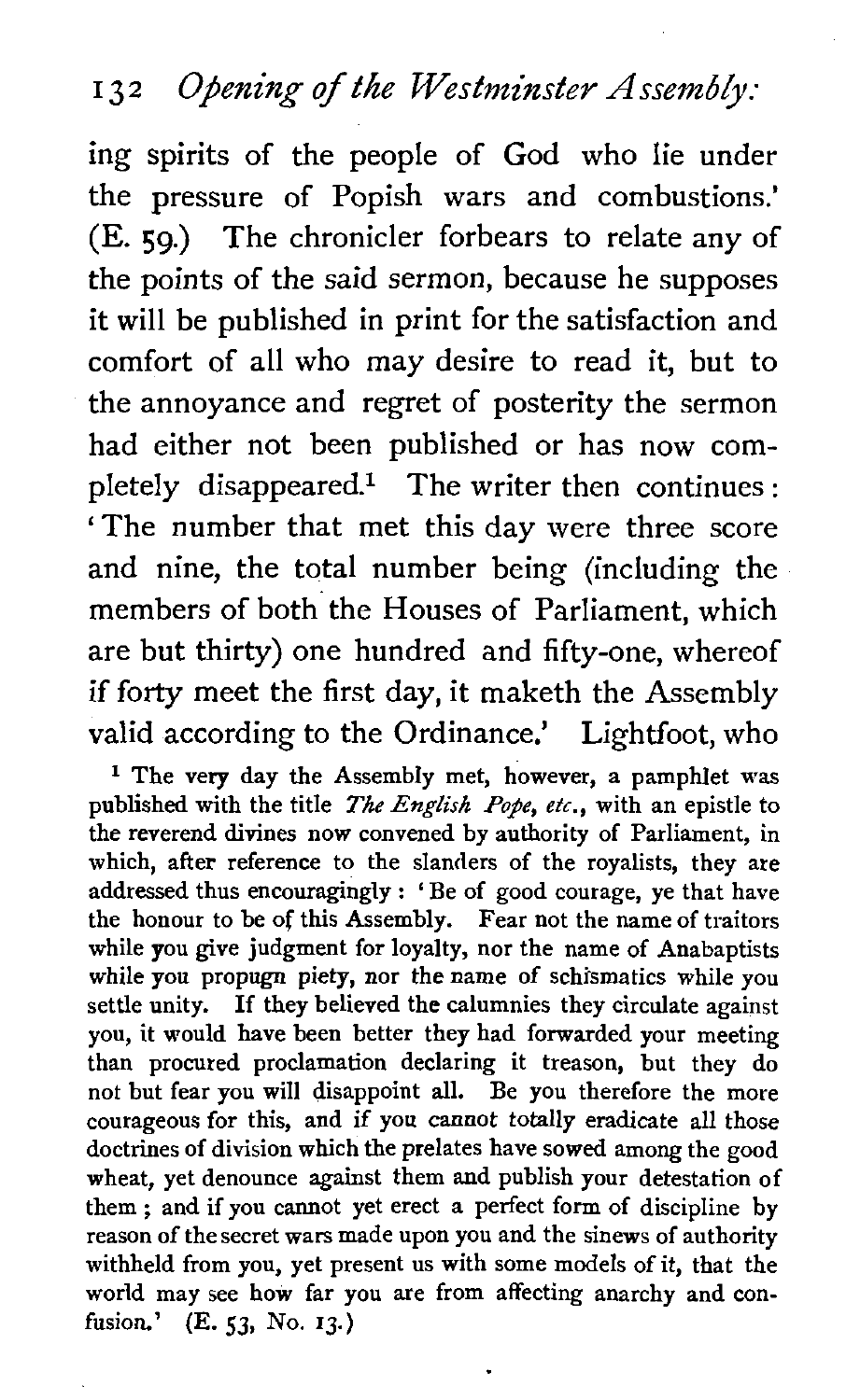probably was present at the opening of the Assembly, supplies the additional information that, besides the members of the two Houses and the divines named in the Ordinance, there was also a great congregation in the Abbey Church, and that after the service there all the members of Assembly present went into the gorgeous chapel of Henry VII. This place appointed for their meeting  $\cdot$  was the place where the Convocation of 1640, notorious for its forlorn attempt to carry out the policy of 'thorough' despotism in Church and State, had met. There the Ordinance was read and the names were called over according to the custom long observed in our Assemblies, with the results already indicated. Lightfoot further tells of ' divers speeches being made by divers'—doubtless, inter alia, with the view of following up what the Prolocutor had done to encourage the members in the great work to which they had been called notwithstanding the opposition with which they were threatened ; and finally he adds that 'the Parliament not having as yet framed or proposed any work for the 'Assembly suddenly to fall upon, it was adjourned till Thursday following.' To show how intently the movement was watched from Oxford, I may add the notice of this day's proceedings contained in the court newspaper for Friday, July 7th : 'It was advertised this day that the Synod, which by the pretended Ordinance of the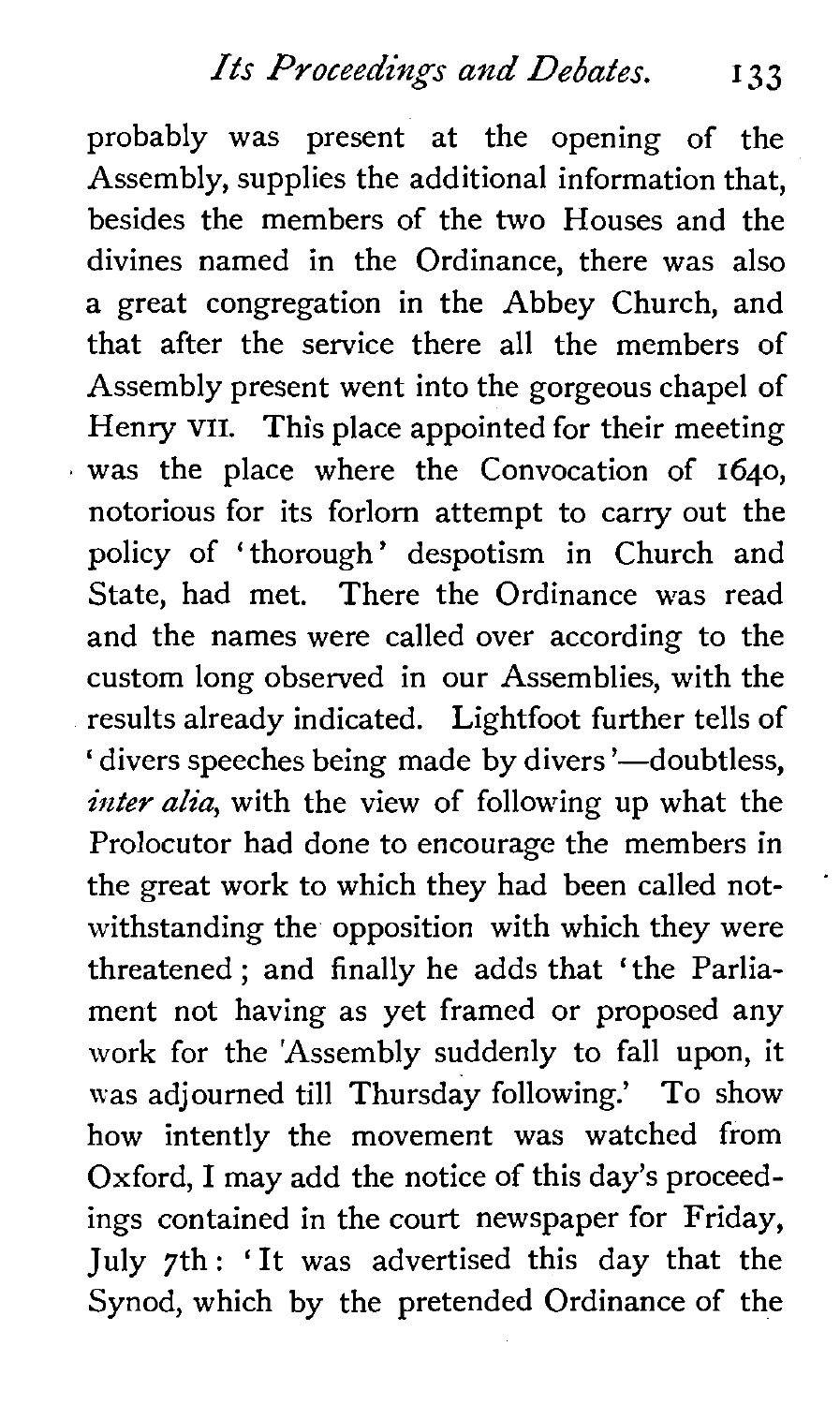# **<sup>1</sup>3** 4 *Opening of the Westminster Assembly* :

two Houses was to begin on the 1st of July, was put off till the Thursday following, being the sixth of this present month, that matters might be prepared for them whereupon to treat, it being not yet revealed to my Lord Say, Master Pym, and others of their associates in the Committee for religion, what gospel 'tis that must be preached and settled by these new evangelists. Only it is reported that certain of the godly ministers did meet that day in the Abbey Church to a sermon, and had some doctrines and uses, but what else done, and to what purpose that was done, we may hear hereafter.' The day before this was published, the adjournment had been terminated. Certain carefully framed instructions and rules for regulating the procedure of the Assembly having, after consultation with some of the divines, been adopted by the Houses, were brought in and read. All of them indicate that serious business was meant, and freedom of discussion was to be protected to the utmost. They provide, **first:** that two assessors shall be joined to the Prolocutor to supply his place in case of absence or infirmity; *second:* that scribes shall be appointed to set down all proceedings, and these to be divines who are not of the Assembly, viz., Mr. Henry Roborough and Mr. Adoniram Byfield; **third:**  that every member, at his first entry into the Assembly, shall make serious and solemn protesta-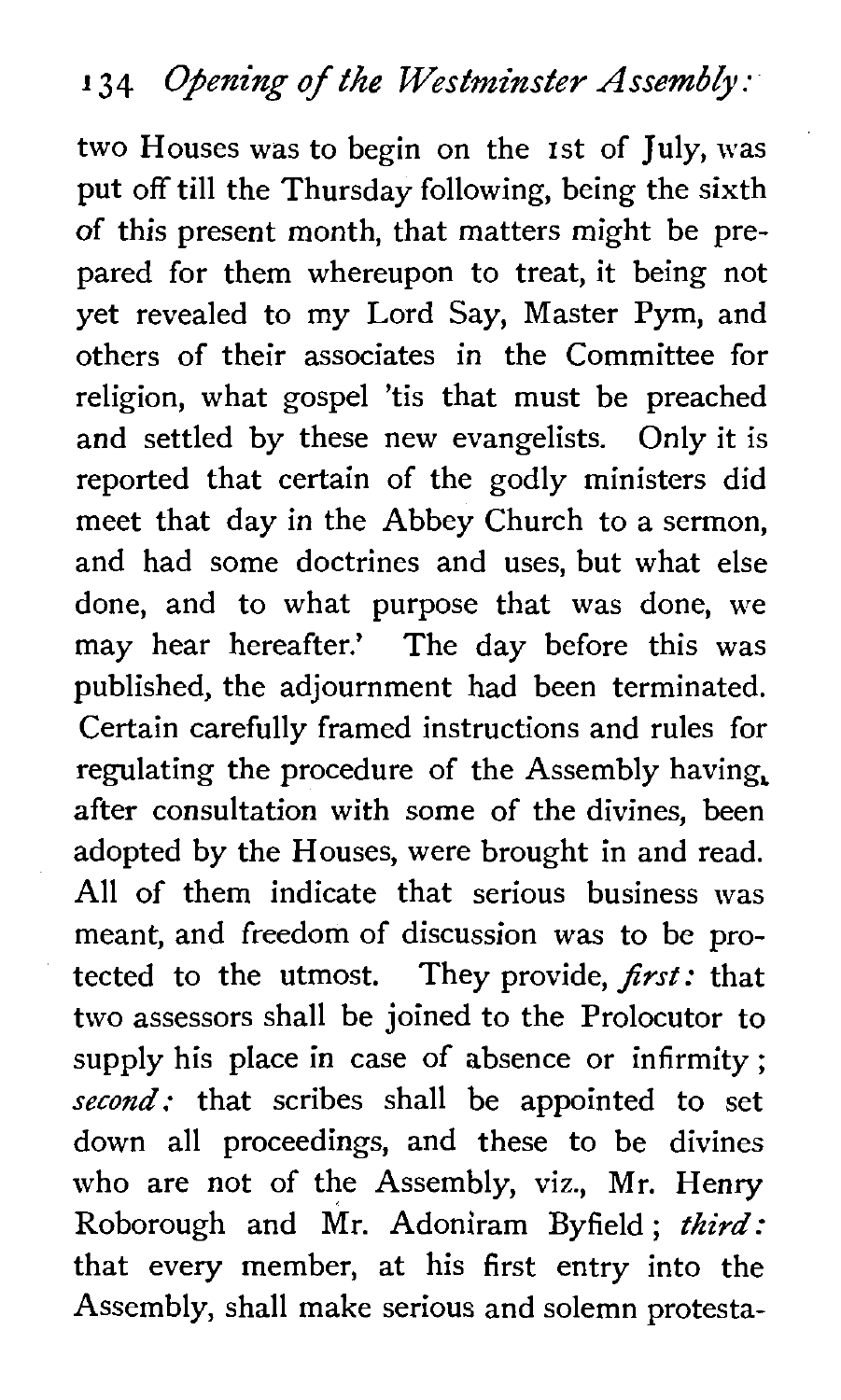tion not to maintain anything but what he believes to be truth in sincerity, when discovered unto him ; fourth: that no resolution shall be given upon any question the same day wherein it is first propounded ;  $fifth$ : that what any man undertakes to prove as necessary, he shall make good out of the Scriptures; sixth: that no man proceed in any dispute, after the Prolocutor has enjoined him silence, unless the Assembly desire he may go on ; seventh: that no man shall be denied to enter his dissent from the Assembly and his reasons for it on any point after it has been first debated in the Assembly, and thence (if the dissenting party desire it) the same to be sent to the Houses of Parliament *by* the Assembly, not by any particular man or men in a private way, when either House shall require; eighth: that all things agreed on, and prepared for the Parliament, be openly read and allowed in the Assembly, and then offered as the judgment of the Assembly, if the major part assent ; provided that the opinions of any persons dissenting and the reasons urged for their doing so, be annexed thereunto if the dissenters require it, together with the solutions (*i.e.* answers, as we now designate them), if any were given to the Assembly, of these reasons? Possibly there may have been some talk also at this session of revising the Thirtynine Articles. At least under date of July I ith the

**Journals of the House of Commons, vol.** iii. **p. 157.**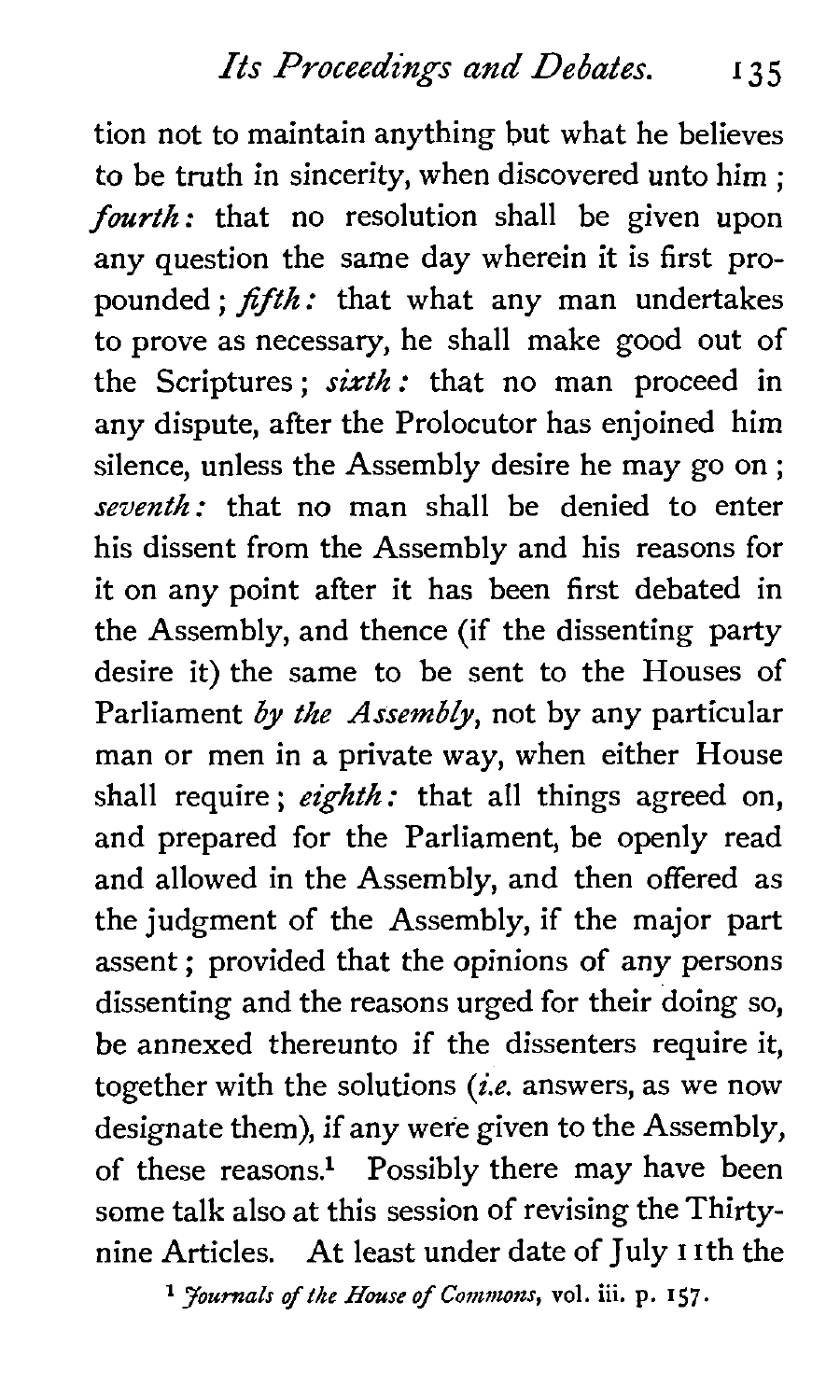London correspondent of **Mercurius Aulicus** reports this, though he mixes it up with the proceedings which took place on Saturday. ' It was this day certified that the ministers of their Assembly being met on Thursday,according to adjournment, fell presently upon the altering of the Thirty-nine Articles so solemnly agreed upon in the beginning of the reformation of this Church. . . . Notice of this being brought to the Lower House, caused it to be diversely spoken of; some wiser than the rest declared that it was not within the power of their commission to alter either the doctrine or the discipline of the church which had been formerly established.' But he errs in supposing that the Assembly anticipated the action of the Parliament. The Journals of the House of Commons distinctly show (vol. iii. p. **156)** that directions had been issued by the Houses on *Wednesday* that it should begin consideration of the Articles.

Lightfoot has no entry in his journal in regard to the work of Friday; but from another source we learn that it was observed by the Assembly and the Houses as a fast-a season of humiliation, and prayer for Divine guidance and blessing on the work they were about to begin. As on the opening day there met in Westminster Abbey both Houses and the Assembly, and no doubt a large congregation. The preacher in the forenoon was Oliver Bowles, one of the oldest members of the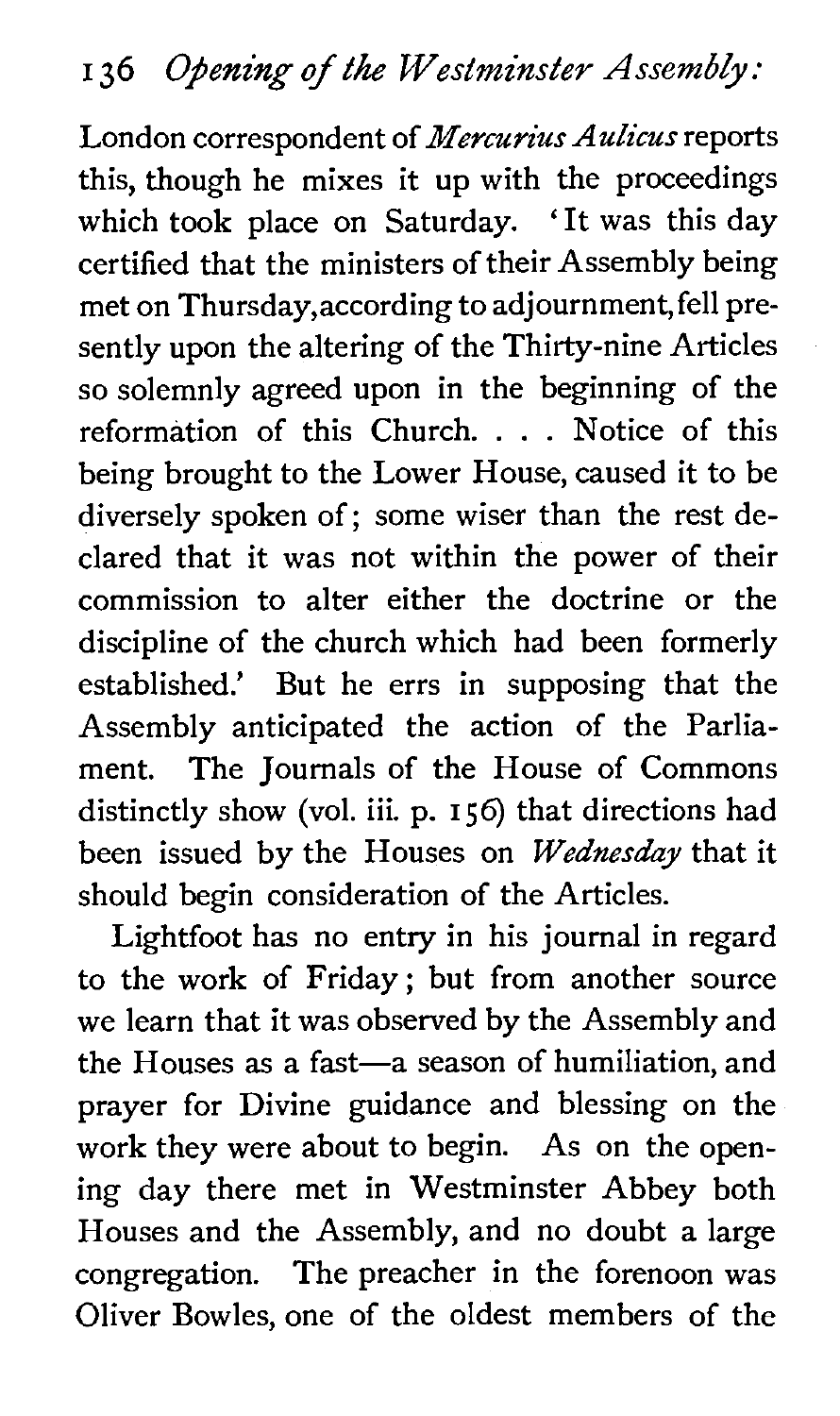Assembly, and the author of a work De Pastore  $Evangelico$ , which was republished in Holland even after Baxter had put forth his famous treatise 'The Reformed Pastor,' to inflame his brethren in the ministry with something of his own consuming zeal. The sermon of Bowles was published under the title 'Zeal for God's House quickened,' and as a manifesto of the intentions and desires of the Houses and of the divines in their confidence, even its preface is noteworthy. 'Out of your vigilant care,' he says, addressing the members of the Houses, 'you have found out a way . . . to convene an assembly of grave and learned divines with whom you might advise concerning the settlement of doctrine, worship, and church-government. You saw cause which might move you so to do in respect, rst, of those licentious spirits who took occasion as to vent their own fancies so to attempt anything in matter of doctrine and worship ; 2d, in that for want of an established church-government we were, and still are, in danger to fall from a tyranny to an anarchy ; 3d, in that evil-minded men, seeing no effectual means provided to suppress such variety of sects as did start up, were ready to censure you as the favourers of such opinions.' Then, after referring briefly and with approbation to their giving way for the admittance of divines of different judgments to be chosen as members of Assembly, and according liberty to them to ex-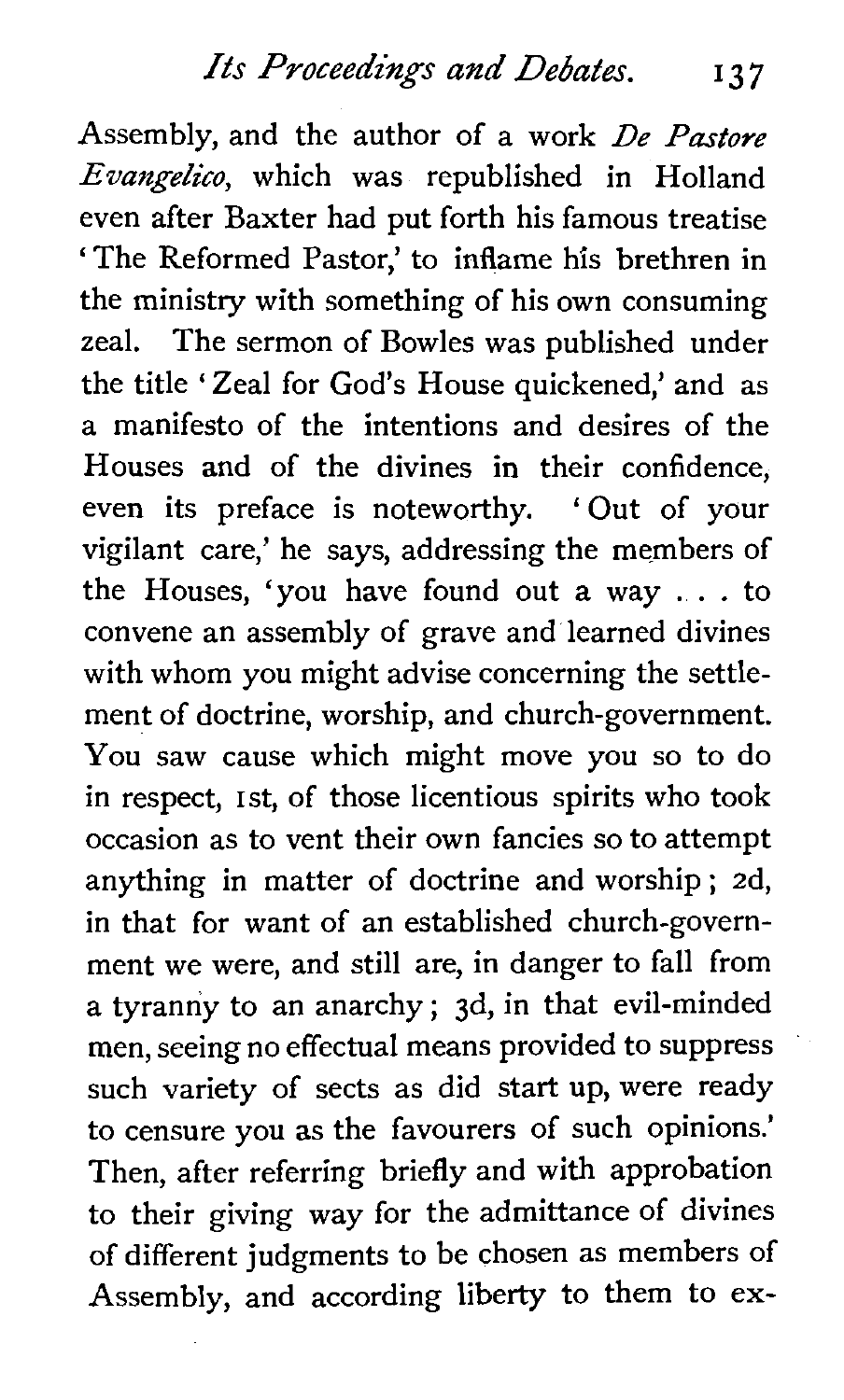press their several views, he proceeds thus to give his estimate of the importance of the work assigned to them : ' Is not your work a counterwork to that great and long-plotted design whereby Popery should have been readvanced,<sup>1</sup> God's saving truth been suppressed, his worship substantially corrupted or utterly destroyed? Is it not a work of the largest extent as that which concerns all other Reformed churches, whose happiness or misery will be involved in ours? Yea, ages to come will either bless or curse you as you shall follow or neglect the opportunity.' His sermon pointed, as the Puritan leaders had done in 1560 and again in 1603, to an earnest preaching ministry as the great want of the times, and enlarged, as became the author of the *De Pastore Evangelico,* on the manner in which such a ministry should strive to preach, almost as was done afterwards by the Assembly itself in its directory for preaching, 'zealously, compassion-

<sup>1</sup> No one could be more persistent than Laud in disclaiming all inclination towards reunion with Rome till it was other than it then was. 'But facts were too strong for him. The revival of " Catholic " principles was the signal for fashionable conversions. The Jesuits smiled approval, for they knew that their day was come. The queen's chapel and the chapels of foreign ambassadors were thronged with high-born ladies, sighing for readmission into the true fold. The stem and sincere Protestant, to whom ritualism was never anything but Popery in disguise, saw the liberties which the Smithfield martyrs had won being silently filched from him. He knew'that there was another struggle before him, or the sticks were again growing which would form the fagots of new pyres.'-Edinburgh Review for October 1882.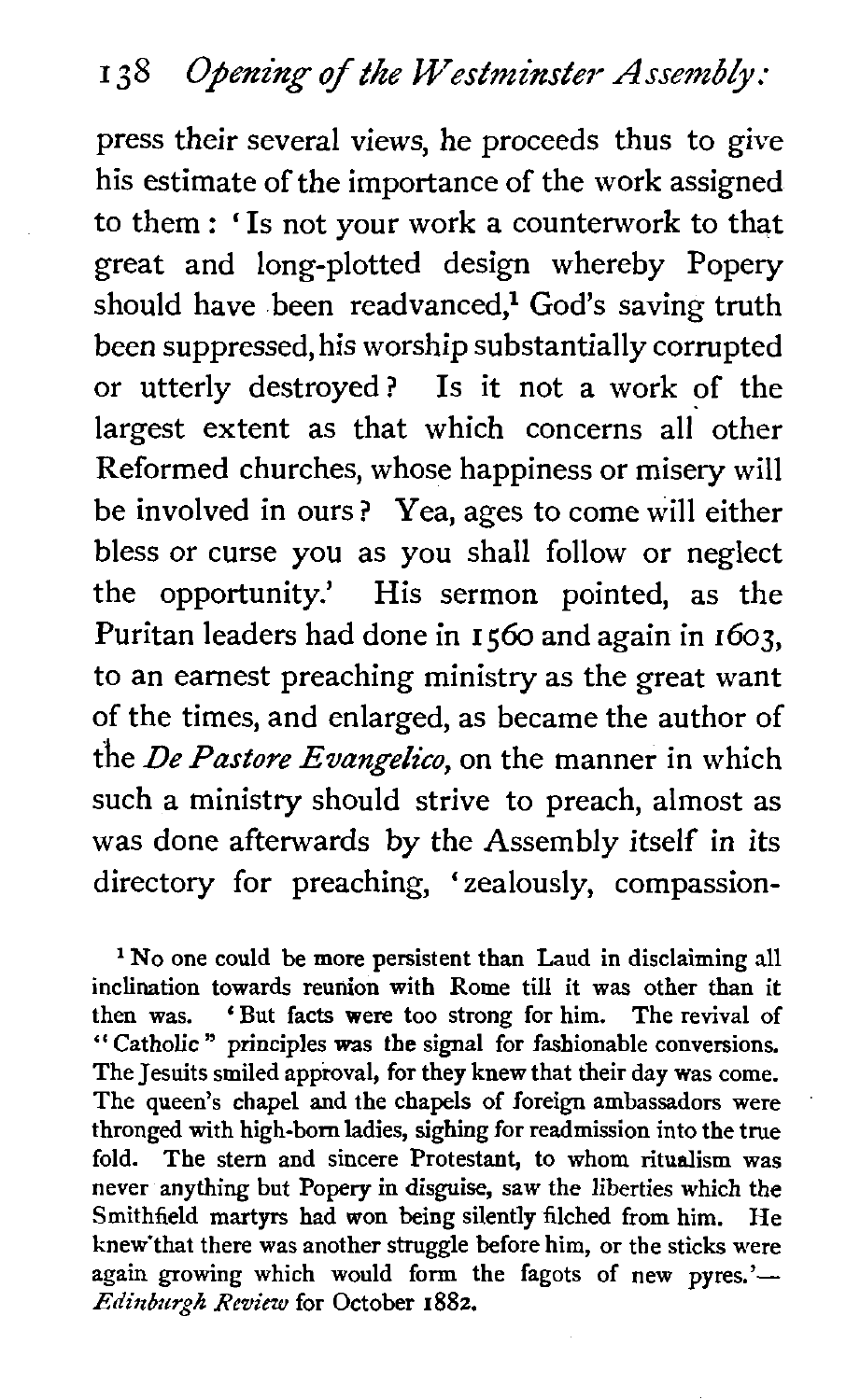ately, convincingly, feelingly, frequently, gravely.' (E. 63.) The sermon, all in all, is a noble one.

Matthew Newcomen, who preached in the afternoon of the same day, adverted, as became a Smectymnuan divine, to the preciousness of every grain of God's truth, every 'selvedge ' of Christ's seamless robe, and affirmed 'he must have a heart more ignorant and unbelieving than the apostle's  $i\delta\omega\tau\eta\varsigma$  (I Cor. xiv. 24) that should come in and be an ear-witness of your proceedings, and not worship God and report that God is in you of a truth. Verily I have often from my heart wished that your greatest adversaries and traducers might be witnesses of your learned, grave, and pious debates, which were able to silence, if not convert malignity itself.' (E. 63.) This day of prayer was but the first of many days similarly observed in these earnest anxious years. We may not venture to assert that, with all their care, no human infirmity was allowed to mingle with the simplicity of their waiting upon God to receive indications of His will. For in what crisis of the Church's fate dare we maintain that infirmity did not to some extent mingle with and mar many a holy sacrifice, many an act of true service to Christ ? Yet we may without misgiving indignantly repel the theory which would ascribe any part of their conduct to conscious hypocrisy or self-deception. They were true men of God, desiring from their very hearts to do His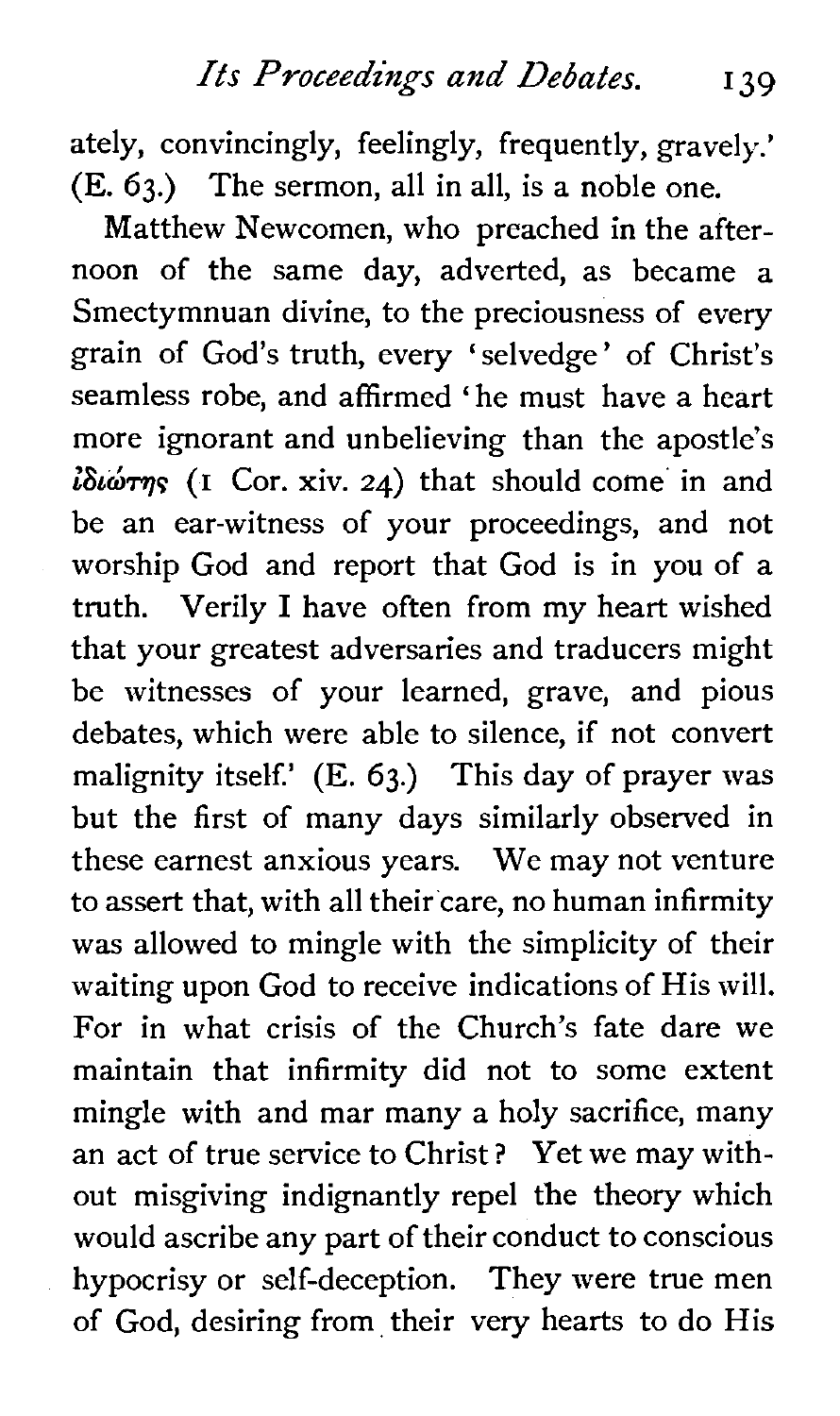work in their generation, and feeling deeply their need of His aid and blessing, that they might do it well. But they were men, after all, of like passions with ourselves, liable to err in judgment and in temper, compassed about with infirmities and having their mental vision obscured by not a few prejudices. To say that of them is to say no more than we should have to say of the best of their opponents.

The same day Mr. Rouse and Mr. Salloway were deputed by the House of Commons 'to return thanks to Dr. Twisse, Mr. Bowles, and Mr. Newcomen, for the great pains they took in the several sermons they preached at the desire of both Houses in Westminster Abbey, before both Houses and Assembly, upon the day of the first meeting of the Assembly, and upon the fast-day for the Assembly,' and to desire them to print their sermons.

On the following day when the Assembly met, the protestation or vow,<sup>1</sup> which was framed according to the third of the regulations already quoted,

<sup>1</sup> The suggestion of this seems to have come from one of the ablest and most active members of the Assembly. In a sermon preached by Palmer before the House of Commons he had said, 'I humbly wish a profession or promise or vow (call it what you will) to be made by all us ministers in the presence of God-to this effect : That we shall propound nothing nor consent nor oppose, but what we are persuaded is most agreeable to the Word of God ; and will renounce any pre-conceived opinion if we shall be convinced that the Word of God is otherwise. So shall we all seek Christ and not ourselves nor sidings ; and God's truth and not victory or glory to ourselves.' (E. 60, No. 3.)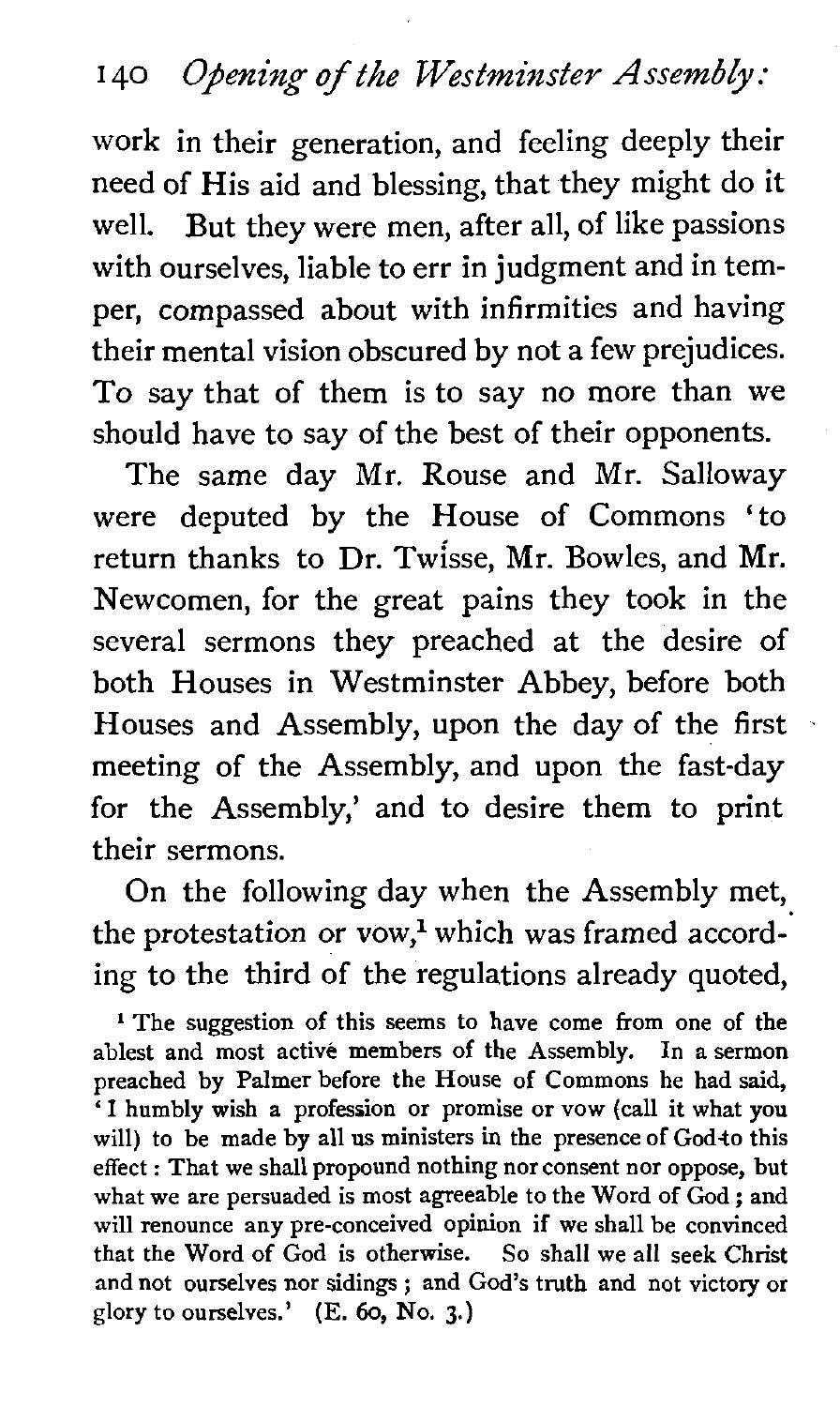and is still inserted in the preface to most editions of the Confession of Faith,<sup>1</sup>-having been approved of by the Houses of Parliament-was taken by every member present-peers and commoners as well as divines. The yow and the rules of procedure already given were subsequently appointed to be read in the beginning of each week or month, to remind the members of the very solemn obligations under which they acted in the great work they had undertaken. There was then, also, put into the hands of the divines what is termed the new Covenant or Oath, being the second of those vows by which, previous to their alliance with the Scots, the members of the English Parliament, in presence of the dangers which threatened them, thought it incumbent to bind themselves to resist Popery and all innovations in religion. This, however, was soon to be superseded by a newer and more memorable covenant, and it does not appear to have been actually taken by the divines. At the same meeting Mr. White of Dorchester and Dr. Burgess of Watford were nominated assessors to supply the place of the Prolocutor in case of infirmity or absence. It was also arranged

**<sup>1</sup>'I do seriously promise and vow in the presence of Almighty God, that in this Assembly, whereof I am a member, I will maintain nothing in point of doctrine but what I believe to be most agreeable to the Word of God, nor in point of discipline, but what may make most for God's glory and the peace and good of his church.'-Journals of** *Houseof* **Commons, vol. iii. p. 157.**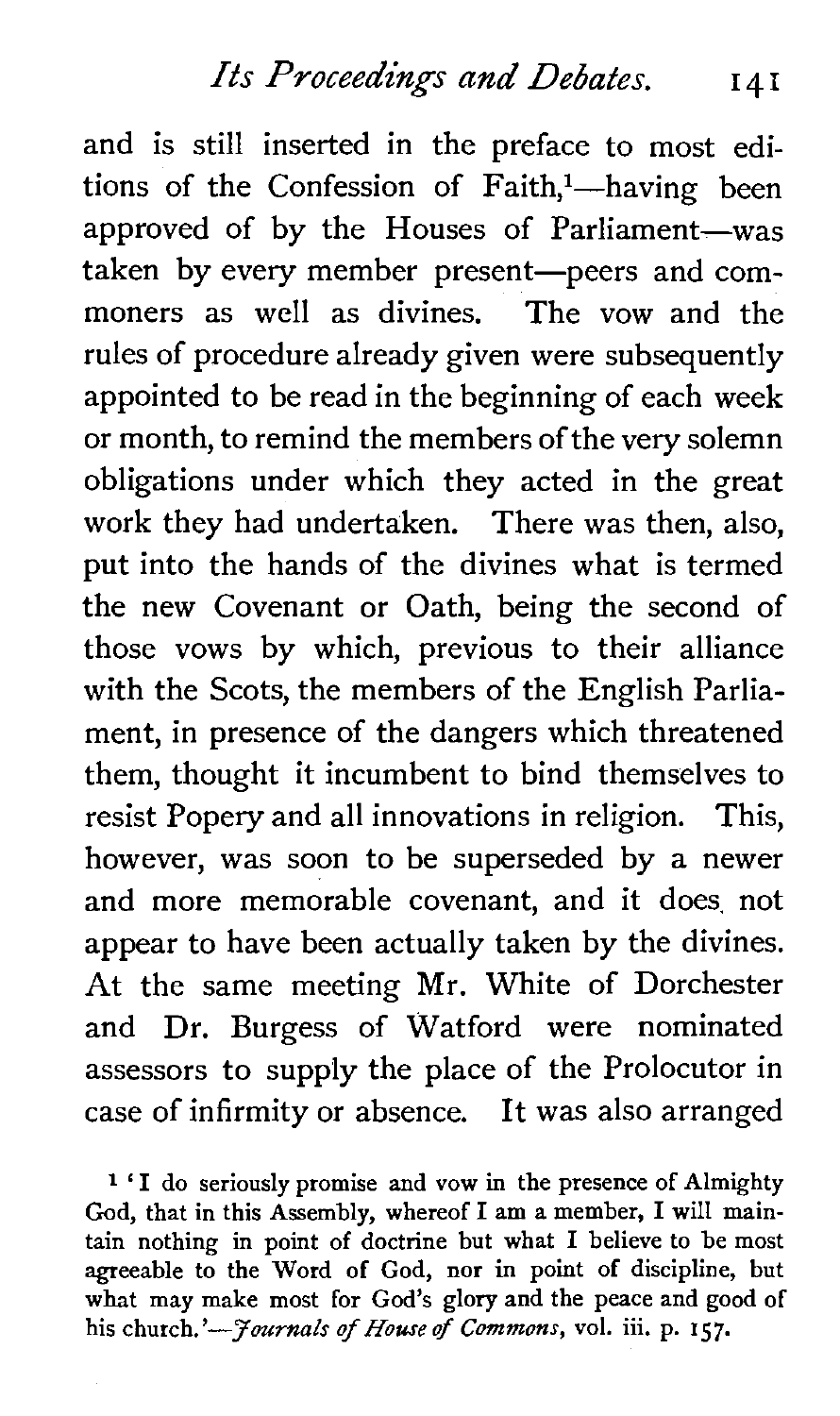with consent of Parliament, that the Assembly should proceed at once to revise the first ten of the Thirty-nine articles of the Church of England, so as to clear them from the false glosses which of late had been put on them by Pelagianising and Romanising divines, and above all by that bold pervert1 to Romanism, who in **1634** first propounded the theory revived in our own day in Tract No. **go,**  that subscription of them was not largely inconsistent with acceptance of the decrees of Trent.

To prepare their work, and perhaps to conform to the precedent set by the Synod of Dort, the whole Assembly was 'cast into three equal committees,' according to the order in which the names of the divines stood in the Ordinance of the Houses. All these three, however, were open committees, to which any member interested in their business might come at pleasure. All three were to meet

Davenport or *Franciscus* **a Sancta** *Clara* by name. The title of his book was ' Deus, natura,'gratia, sive Tractatus de praedestinatione, de meritis et peccatorum remissione, etc., ubi ad trutinam fidei Catholicse examinatur confessio Anglicans et ad singula puncta quid teneat, qualiter differat, excutitur, doctrina etiam Doctoris subtilis . . . olim Oxonise et Cantabridgiae et solenniter approbata et honorifice prælecta exponitur et propugnatur : Lugd. 1634.' The fact that two editions of the book were issued in two successive years, that it was inscribed to the king, and urged him to complete the work his favourite divines had so well begun, is proof at once whom the Jesuits deemed their true allies, and how confident they were that these allies had prepared the way for them. Earnest Protestants might well feel that in such circumstances their very reverence for the Articles required that they should authoritatively vindicate them from the false glosses put on them.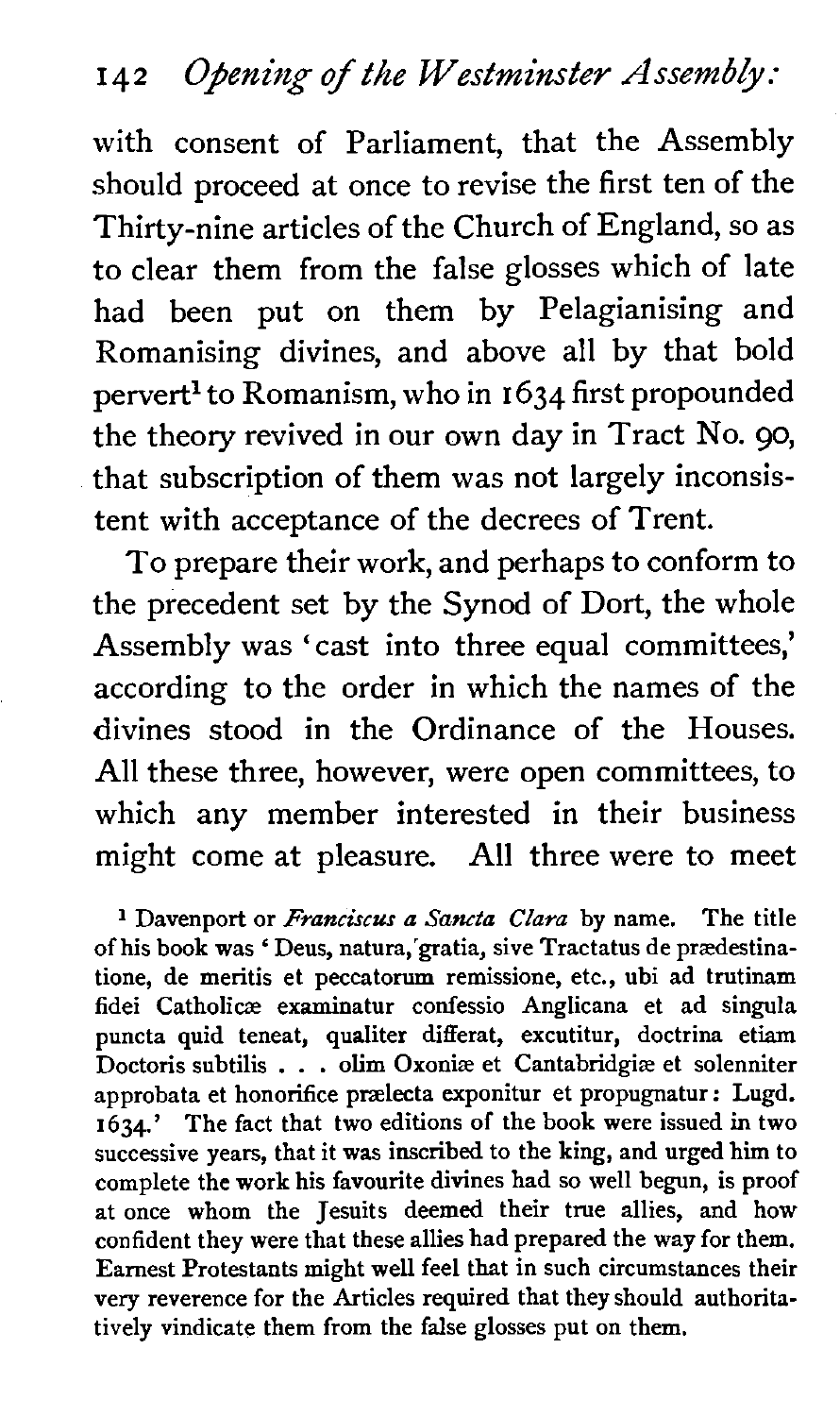*Its Proceedings and Debates.* **I 43** 

on Monday at one o'clock. The first was to meet in Henry VII.'s Chapel, taking in hand the first, second, third, and fourth Articles. The second was to meet in the place used heretofore by the Lower House of Convocation (that is, as we are informed by Dean Stanley, St. John's and St. Andrew's Chapel on the north side of the Abbey-a little chapel below stairs). It was to proceed on the fifth, sixth, and seventh Articles. The third was to meet in the Jerusalem Chamber, long the usual meeting-place of the Upper House of Convocation, and was to take up Articles eighth, ninth, and tenth. **A** subcommittee of six or eight persons, partly divines, and partly members of the House of Commons, was appointed to seek for ancient copies of the Thirtynine Articles, that the Assembly and its Committees might found their proceedings on the most authentic. The learned Selden, who was probably Convener, made report on 15th July of the proceedings of this sub-committee, and brought in many copies. No doubt one of these was that copy of the Latin Articles of 1563 still preserved in the Bodleian, and said to have been found by him in Archbishop Laud's library. It has been deemed of importance in our own day, from its bearing on the disputes which have been revived as to the authenticity of that clause of the twentieth Article, to which I referred in my first lecture as asserting the power of the Church to decree rites and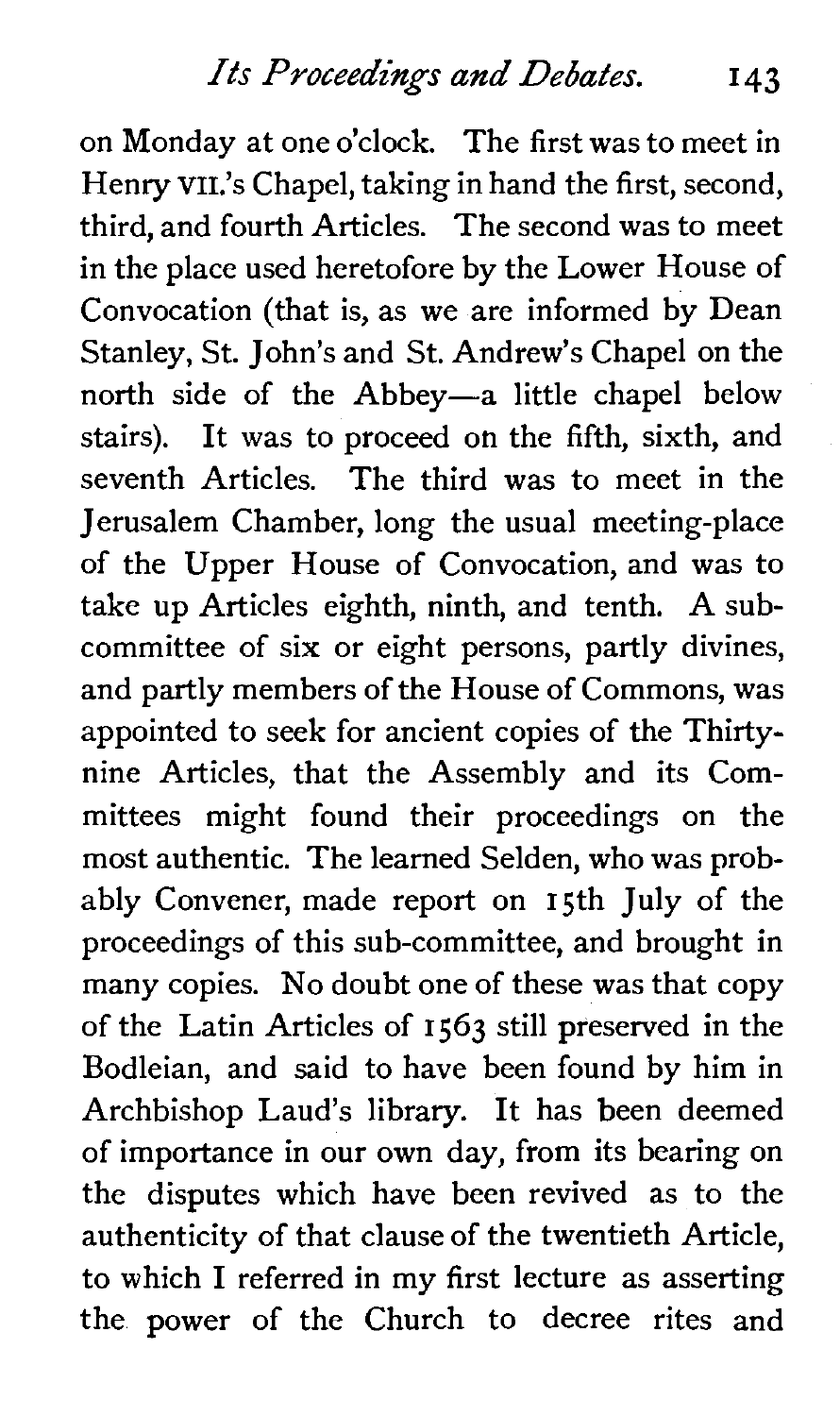## **<sup>I</sup>***44 Owing of the Westminster Assembly:*

ceremonies, and claiming for it authority in controversies of faith.

The Assembly, at the close of this long session, adiourned till Wednesday in the following week. and left Monday and Tuesday free for the important work assigned to the Committees. Lightfoot tells us that at their first meeting Dr. Burgess was chosen chairman of the first Committee, Dr. Stanton of the second, and Mr. Gibbon of the third; but neither he nor any other extant authority has supplied a list of the three Committees as they stood on that day. Three lists are found in the manuscript minutes preserved in Dr. Williams' library, which I take to be lists of these committees as theystoodat certain dates. The first of them bears the date of 2d November 1643, and is given by Dr. Briggs in his recent interesting paper on the Westminster Assembly in the January number of the *Presbyterian Review* for *1880.* The second bears the date of 15th February 1643-4. The third, of date 12th April 1644, is inserted at page lxxxv of my Introduction to the published volume of the Minutes of the Assembly, and is here subjoined. By the date at which it was drawn up some of the original members had died, Dr. Featley and a few others had withdrawn, and most of the superadded divines had taken their seats in the Assembly. Possibly the last two names on the second Committee should be removed to the third. At least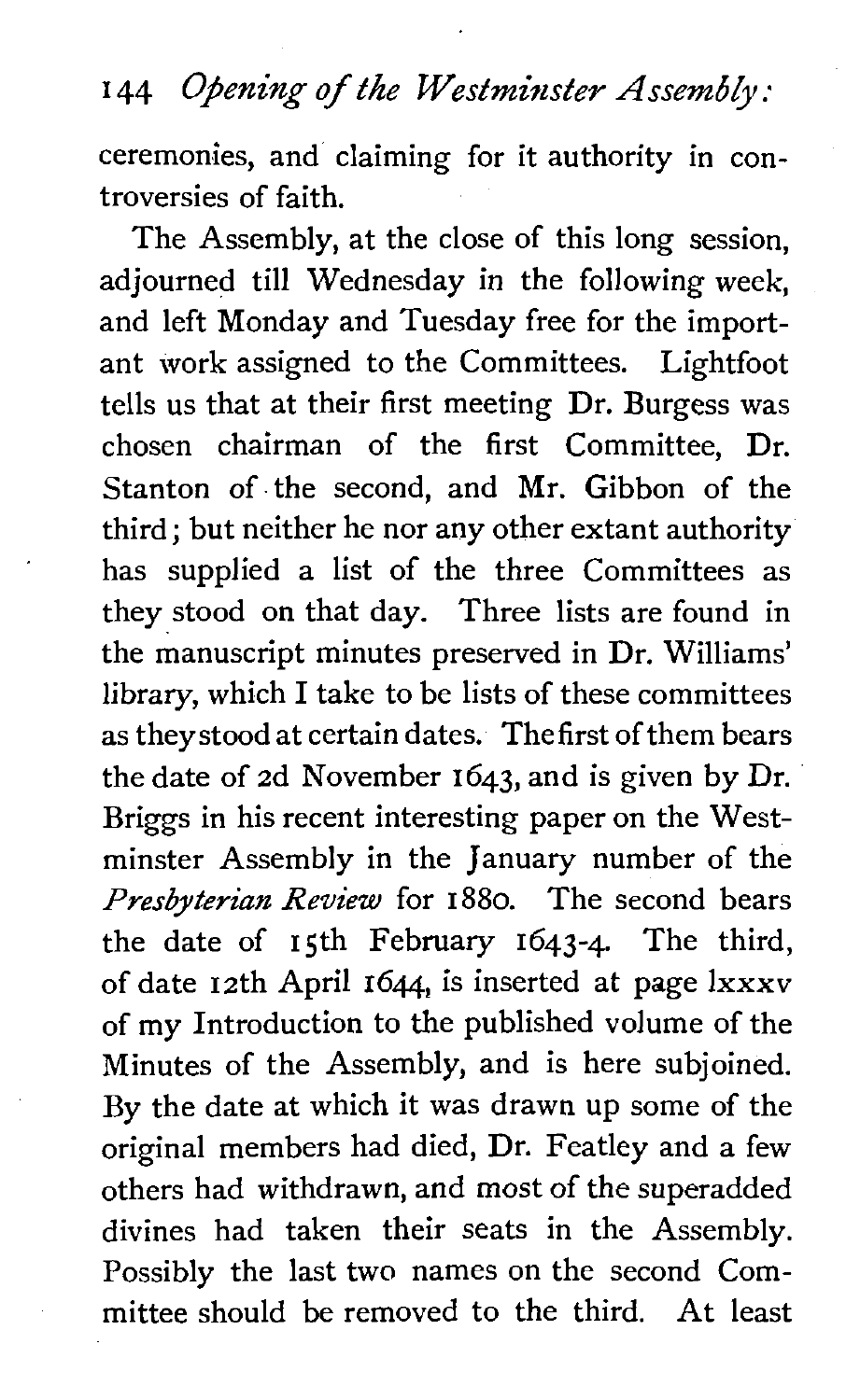*Its Proceedings* and *Debates.* I45

such a change is needed to make the numbers in each equal.<sup>1</sup>

When the Assembly met on Wednesday, and the report from the first Committee was given in by Dr. Burgess, great debate arose because they had not

| <sup>1</sup> [First Committee.]     | [Second Committee.]                      | [Third Committee.]               |
|-------------------------------------|------------------------------------------|----------------------------------|
| Mr. Palmer.                         | Mr. Clayton.                             | Mr. Salloway.                    |
| Mr. Bowles.                         | Mr. Gipps.                               | Mr. Simpson.                     |
| Mr. Wilkinson, Sen <sup>r.</sup>    | Mr. Burroughs.                           | Mr. Burgess.                     |
| Mr. Valentine.                      | Mr. Calamy.                              | Mr. Vines.                       |
| Mr. Raynor.                         | Mr. Walker.                              | Mr. Greenhill.                   |
| Dr. Hoyle.                          | Mr. Caryl.                               | Dr. Temple.                      |
| Mr. Bridge.                         | Mr. Seaman.                              | Mr. Ashe.                        |
| Mr. Goodwin.                        | Mr. Reynolds.                            | Mr. Gataker.                     |
| Mr. Ley.                            | Mr. Hill.                                | Mr. Spurstow.                    |
| Mr. Case.                           | Mr. Jackson.                             | Mr. Cheynel.                     |
| Dr. Gouge.                          | Mr. Carter of L[ondon]. Mr. De la March. |                                  |
| Mr. White.                          | Mr. Thorowgood.                          | Mr. Newcomen.                    |
| Mr. Marshall.                       | Mr. Arrowsmith.                          | Mr. Carter of D[ynton].          |
| Mr. Sedgwick.                       | Mr. Gibson.                              | Mr. Hodges.                      |
| Mr. Clark.                          | Mr. Whitaker.                            | Mr. Perne.                       |
| Mr. Bathurst.                       | Dr. Stanton [Conv <sup>r.</sup> ].       | Mr. Prophet.                     |
| Mr. Nye.                            | Mr. Lightfoot.                           | Mr. Sterry.                      |
| Dr. Smith.                          | Mr. Corbet.                              | Mr. Guibon [Convr.].             |
| Dr. Burges [Convener.] Mr. Langley. |                                          | Mr. Michaelthwaite.              |
| Mr. Green.                          | Mr. Tisdale                              | Dr. Wincop.                      |
| Mr. Gower.                          | Mr. Young.                               | Mr. Price.                       |
| Mr. Taylor.                         | Mr. Philips.                             | Mr. Wilkinson, Jun <sup>r.</sup> |
| Mr. Wilson.                         | Mr. Couant.                              | Mr. Woodcock.                    |
| Mr. Tuckney.                        | Mr. Chambers.                            | Mr. De la Place.                 |
| Mr. Coleman.                        | Mr. Hall.                                | Mr. Maynard.                     |
| Mr. Herle.                          | Mr. Scudder.                             | Mr. Paynter.                     |
| Mr. Herrick,                        | Mr. Bayley.                              | Mr. Good.                        |
| Mr. Mew.                            | Mr. Pickering.                           | Mr. Hardwick.                    |
| Mr. Wrathband.                      | Mr. Cawdry.                              |                                  |
| Mr. Hickes.                         | Mr. Strickland.                          |                                  |
|                                     | Mr. Bond.                                |                                  |
|                                     | Mr. Harris.                              |                                  |

**K**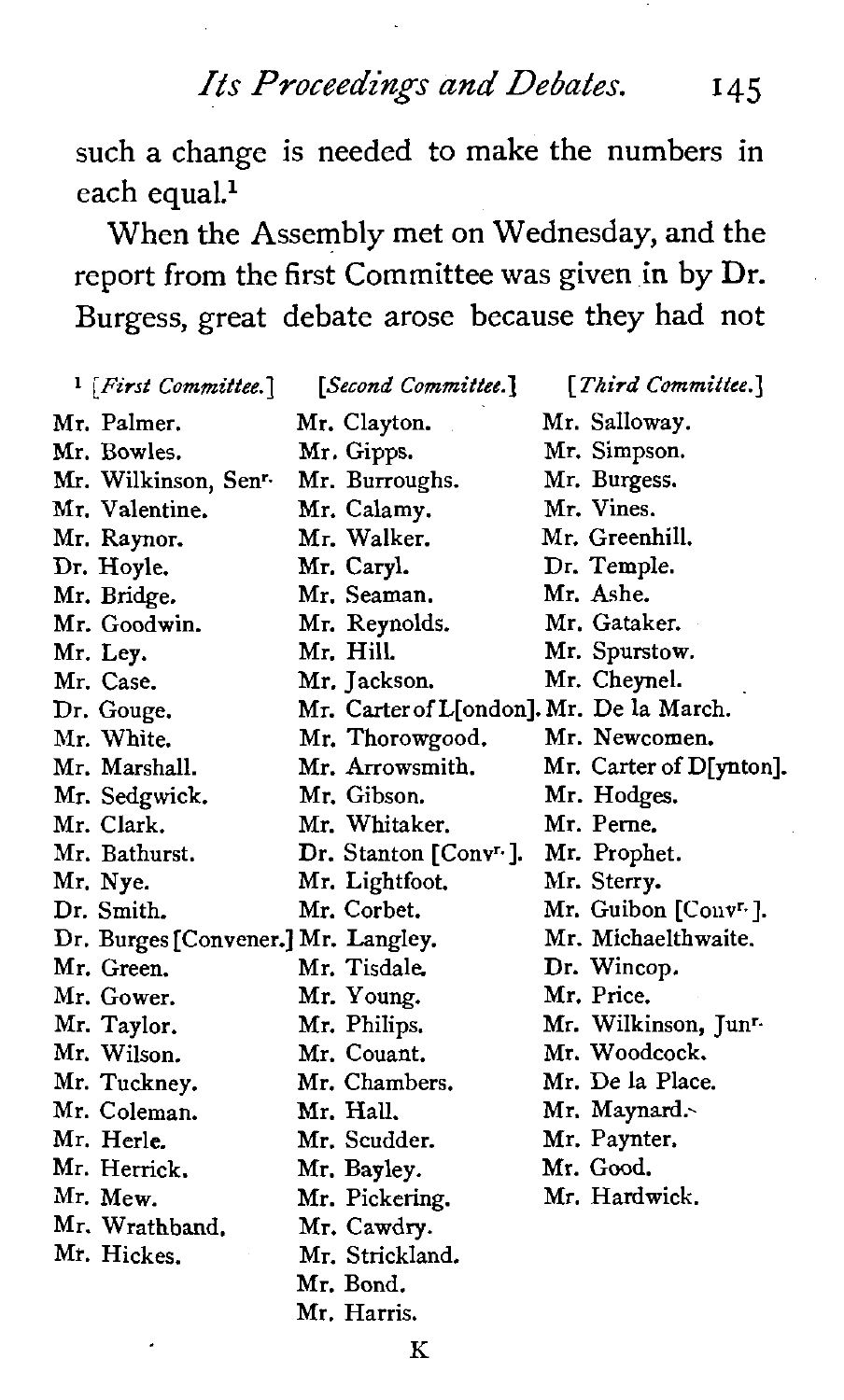adduced any passages of Scripture for the clearing and vindicating of the real sense of those Articles wherewith they were intrusted, and the question was raised whether, in proceeding upon all the Articles, Scripture should be adduced 'for the clearing of them' and fixing of their meaning. This question after long debate was determined affirmatively. From this date onwards to the 12th of October the Assembly was mainly occupied with the revision of the Thirty-nine Articles. The keen and lengthened debates which occurred in the discussions on these Articles could not fail to prepare the way for a more summary mode of procedure in connection with the Confession of Faith. The proceedings then were more summary, or at least more summarily recorded, just because the previous discussions on the more important doctrines of the Protestant system, and especially on that of Justification by Faith, had been thorough and exhaustive, and pretty fully recorded. Lightfoot has preserved no detailed record of these discussions, but in part at least they are fully reported in the first volume of the MS. Minutes of the Assembly. Dr. Featley's two speeches in the debates on the eighth Article and his five speeches on those on the eleventh, as well as his speech in regard to the Solemn League and Covenant, were published shortly after his death. They are learned, acute, and forcible, and as they give more satisfactory insight into the matters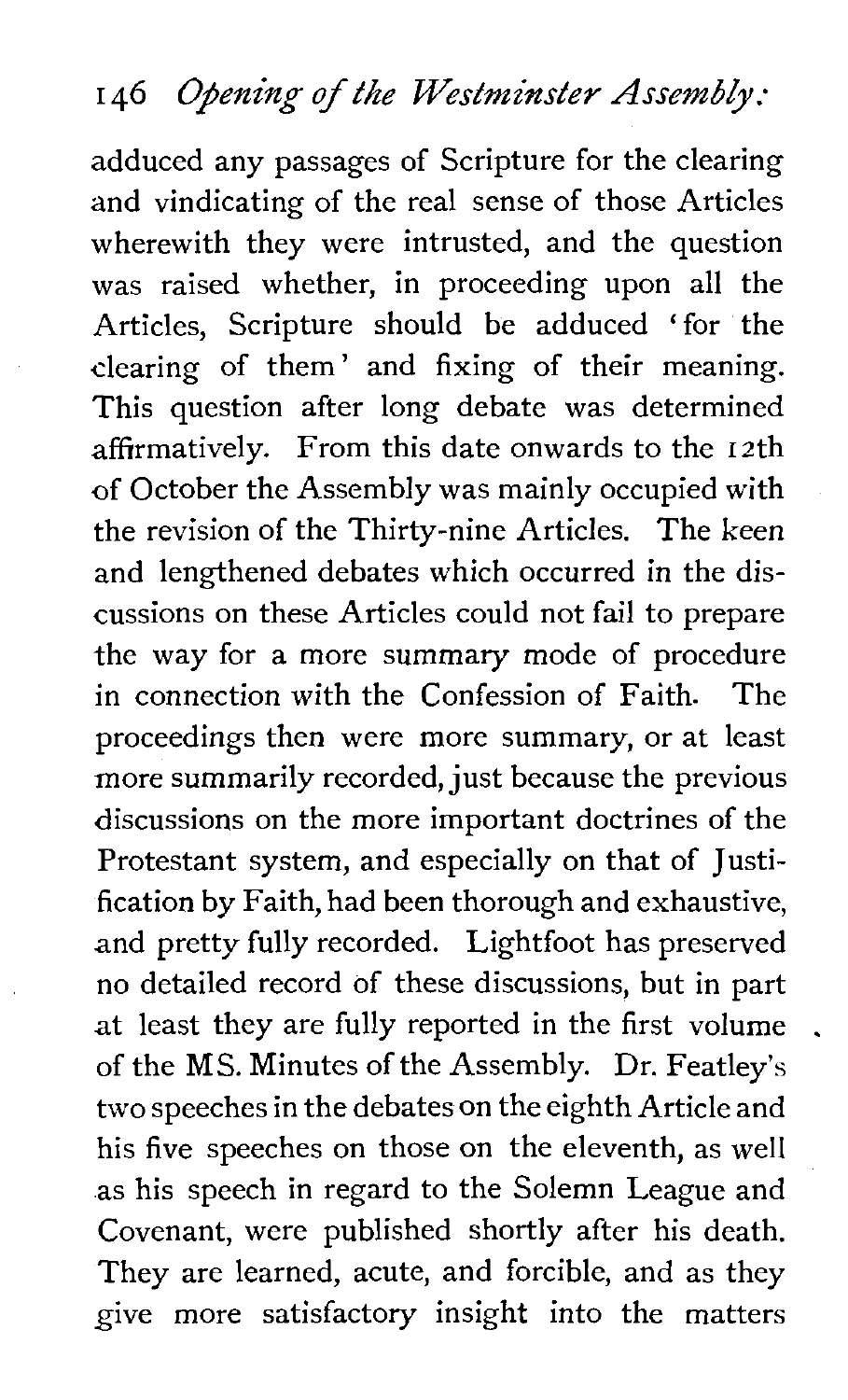discussed than the desultory notes taken by the scribes, I subjoin a few extracts from them.<sup>1</sup> In regard to the eighth Article on the three creeds to which a persistent party in the Assembly, as afterwards in the House of Commons, objected, it appears that the exceptions taken were partly against the titles of the creeds, and partly against their contents. 'It is objected,' the Doctor says, 'by some of our learned brethren that the Nicene creed is in truth the Constantinopolitan, that the creed which goeth under the name of Athanasius was either made by Anastasius or Eusebius Vercellensis. Certainly Meletius, Patriarch of Constantinople, resolves it negatively, . . . and for that which is called the Apostles' Creed the father, who so christened it, is unknown. Hereunto I answer that though the entire creed which is read in our churches under the name of the Nicene be found *totidem veybis* in the Constantinopolitan, yet it may truly be called the Nicene, because the greatest part of it is taken out of that of Nice, and howsoever some doubt whether Athanasius were the author of that creed which bears his name, yet the greater number of the learned of later ages entitle him to it; and though peradventure he framed it not himself, yet it is most agreeable to his doctrine, and seemeth to be drawn out of his works, and in that regard may be rightly termed HIS creed. For ' Speeches in the Assembly, generally bound with his **Dippers** *Dipt.*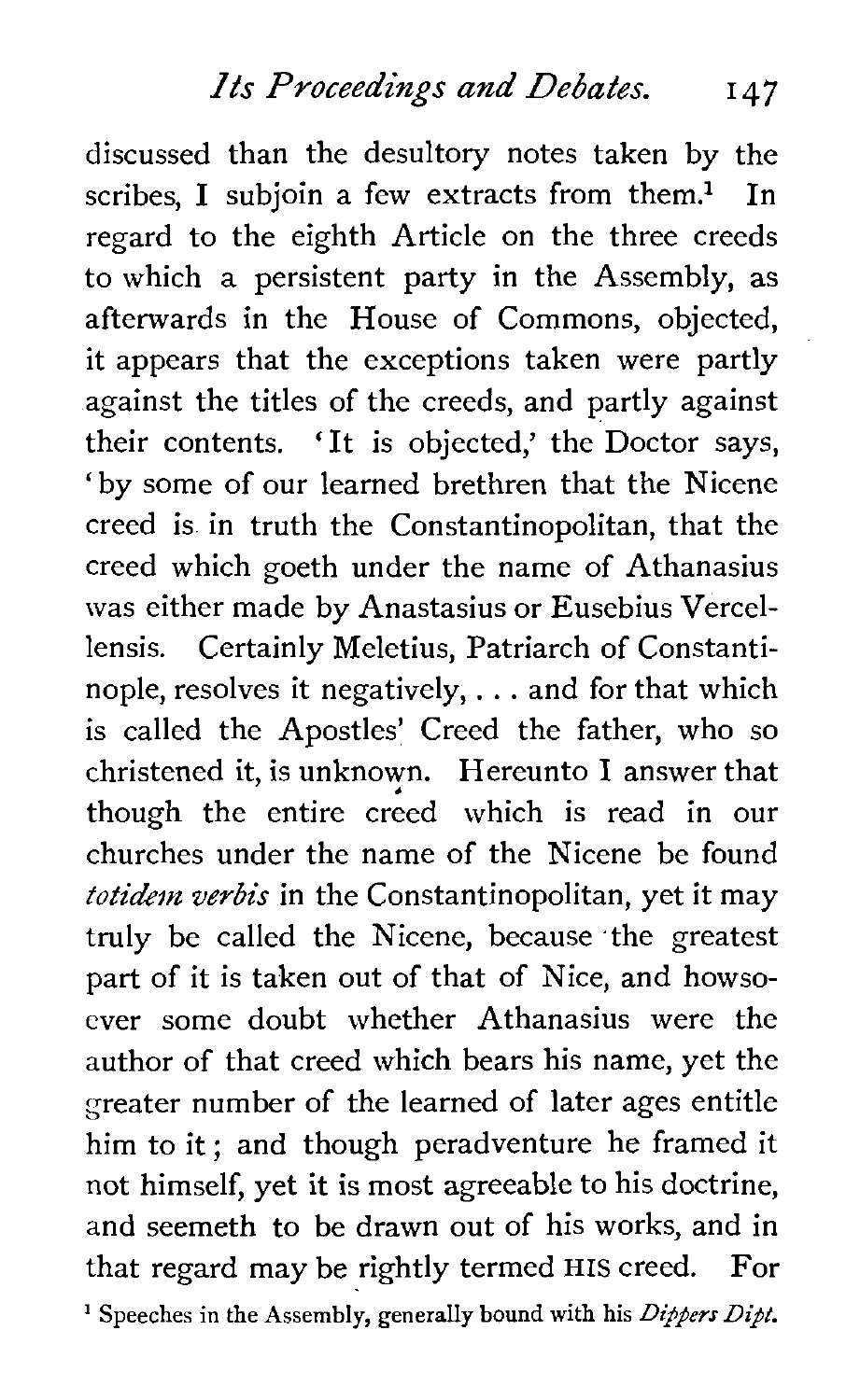# 148 Opening of the Westminster Assembly:

the third creed, although I believe not that the Apostles either jointly or severally dictated it, yet I subscribe to Calvin's judgment, who saith that it was a summary of the Christian faith extant in the Apostles' days, and approved of by them. Howsoever, according to the rule of Aristotle, we must use the language of the vulgar though we vote with wise men and think as they do.' The things in the contents of the creeds most objected to are, he then proceeds to say,  $(1)$  the too peremptory way in which the Athanasian affirms the damnation of those who do not believe its doctrine. To this he answers with Vossius that it is to be applied to such only as have capacity to understand it, and whose consciences are convinced of its truth; (2) that in the Nicene creed Christ is spoken of as 'God of God ;' to which he replies that 'though Christ is God of God it doth not therefore follow that the deity of the Son is from the deity of the Father, as it does not follow quia Deus passus est, ergo Deitas passa est or quia Maria est mater **Dei,** *ergo est* Maria mater deitatis;' **(3)**  that it is said in the Apostles' Creed Christ descended into hell ; to which objection he deems it sufficient to reply that all Christians acknowledge that Christ in some way descended into hell either locally, as many of the ancient fathers, and some of the moderns, or virtually, as Durandus, or metaphorically as Calvin, or metonymically as Tilenus,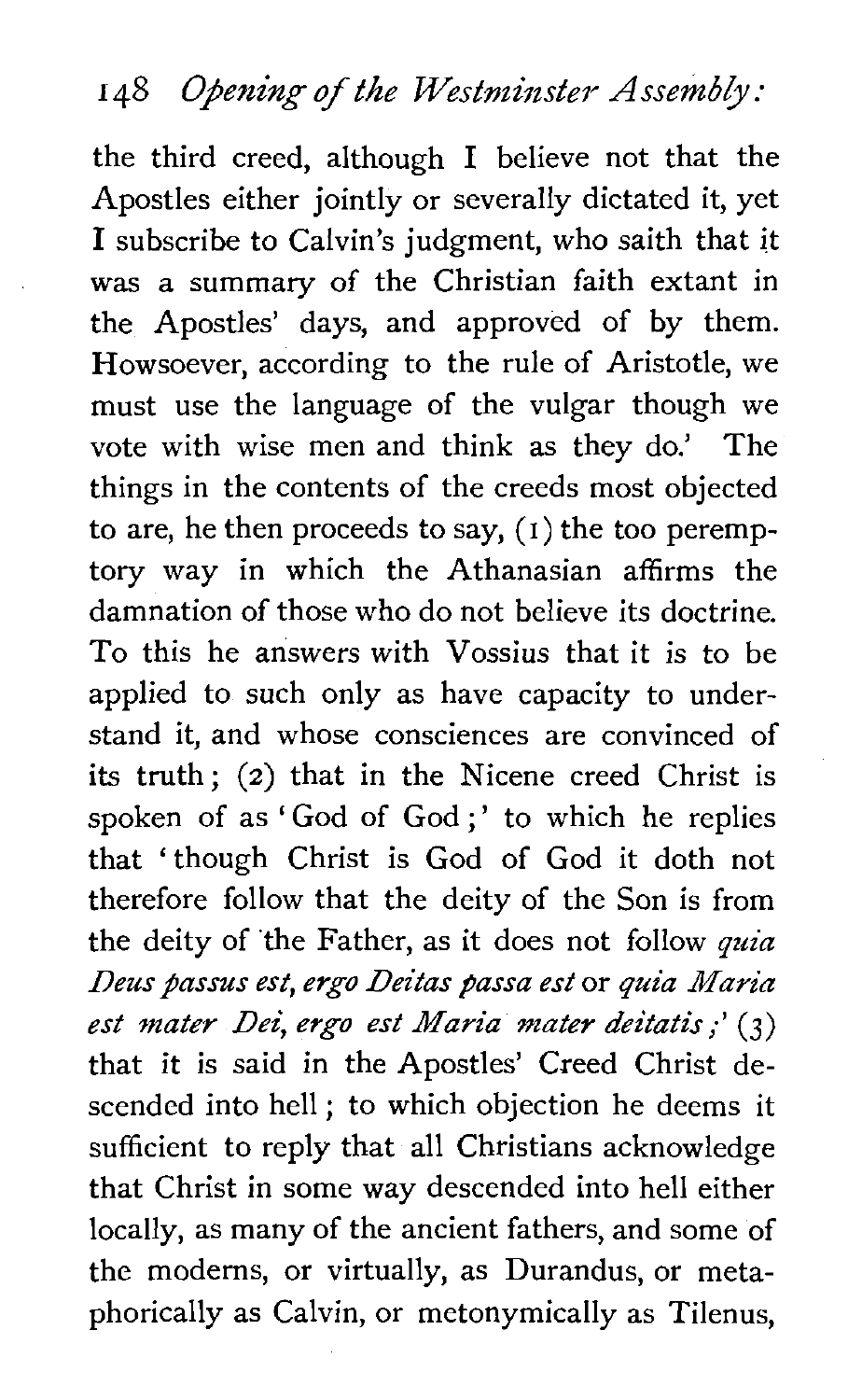### *Its Proceedings* and *Debates.* I 49

Perkins, and this Assembly, and therefore no man need to make scruple of subscribing to this Article as it stands in the Creed, seeing it is capable of so many orthodoxal explications.'

Notwithstanding Dr. Featley's advice to them to be content to use the language of ihe vulgar, though thinking as wise men do, the Assembly deemed it better to alter the wording of Article **VIII.**  so as to make it clear that they did not regard these ancient symbols as, strictly speaking, the work of the Apostles or of the Council of Nicea or of Athanasius, but only as being commonly so called, or going under their names, an instance of wondrous caution, which should be admired all the more by those who do not credit them with the highest scholarship or critical research, as some in our day still refuse to do.

The main question on which the long debates on the Article of Justification turned was whether the merit of the obedience of Christ as well as the merit of his sufferings was imputed to the believer for his justification. Several of the most distinguished members of the Assembly, including Twisse the Prolocutor, Mr. Gataker, and Mr. Vines, maintained, as had been formerly done by Rollock in Scotland, Piscator in Germany, and Tilenus in France, that it was the sufferings or the passive obedience only of Christ which was imputed to the believer. The Prolocutor spoke at least twice

¢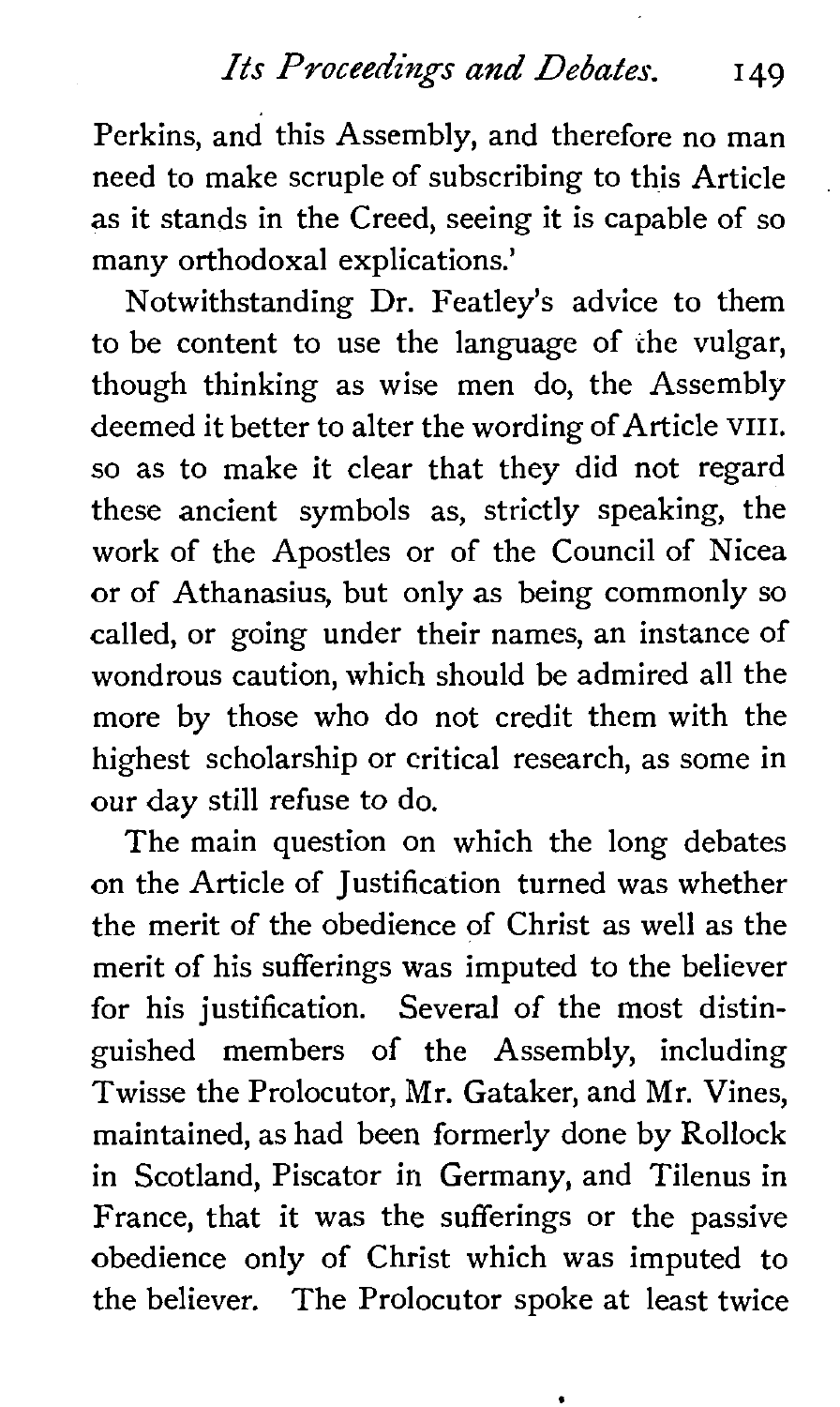in the course of the discussion; Gataker oftener and at greater length, and with greater keenness. Dr. Featley, who was the chief disputant on the other side, and who was a thorough Protestant and Calvinist, though a decided royalist and Episcopalian, spoke at least five times, maintaining, as Ussher had formulated it in his Irish Articles, and the great majority of English Puritans had accepted it, that Christ's active obedience or fulfilling of the law, as well as his passive obedience or suffering of its penalty, was imputed to the believer, and was necessary to constitute him righteous in the sight of God and entitle him to eternal life. I can only find room for a few brief extracts from Dr. Featley's fifth speech, which bears the title, ' Concerning the resolve of the Assembly that the whole obedience of Christ is imputed to every believer.' He first notices and states not unfairly the three objections taken to the proposition by Gataker that it was redundant, yet deficient, and novel; redundant in that the word *whole* obedience of Christ must include his obedience to the ceremonial law as well as to the moral; deficient in that the word obedience could not be held to include Christ's original righteousness ; novel in so far as the imputation of Christ's active as well as passive obedience was never defined for dogma before the French Protestant Synods of Gap and Privas.<sup>1</sup> To the objec-

**l Quick's** *Synodicon,* **vol. i. pp. 227, 348.**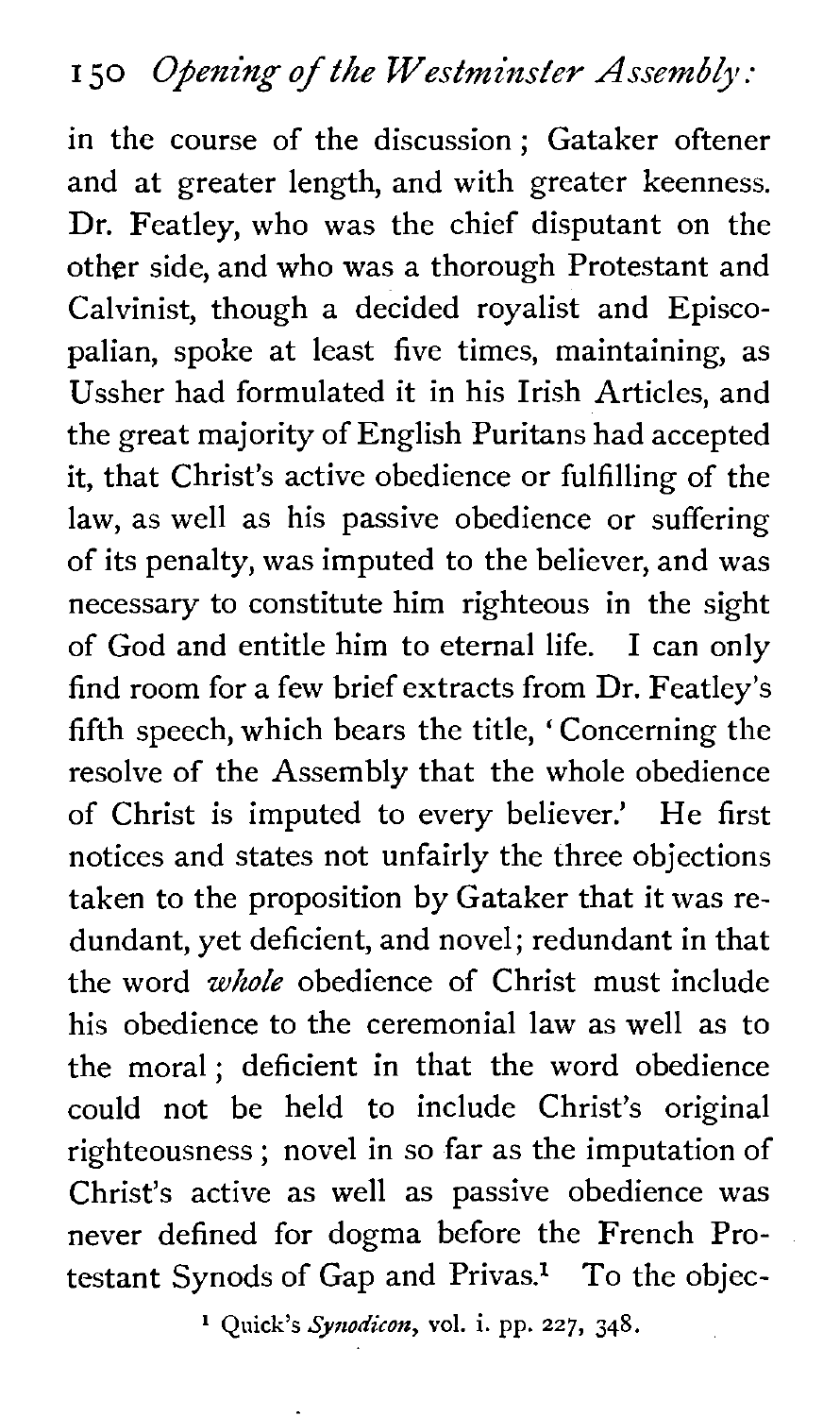tion of redundancy Featley replied that though we were not bound by the ceremonial law, yet the *Jews* were, and that this was part of the meaning of the Apostle when, in Galatians iv. 4, he speaks of Christ as being made under the law to redeem them that were under the law. To the charge of deficiency he rejoins that though Christ's original righteousness was requisite in him both as high priest and sacrifice, yet it was not properly the work of Christ but of the Holy Ghost, and so not to be imputed to us as any act of our Mediator. To the objection of novelty he replied that the doctrine itself was much more ancient than the French Synods in question, adducing testimonies in its favour from Chrysostom, Augustine, Bernard, Luther, Calvin, Peter Martyr, and others. He then proceeds as follows: $-$ 'Here methinks I hear those who are most active in the Assembly for the imputation of the mere passive obedience of Christ, like the tribunes among the Romans, obnunciare et intercedere, that they may hinder and stop the decree of the Assembly, alledging that though some of the ancient fathers, and not a few of the reformed doctors, cast in their white stone among ours, yet that we want the suffrage of Him who alone hath the turning voice in all debates of this kind, and that according to our protestation made at our first meeting we ought to resolve upon nothing in matter of faith, but what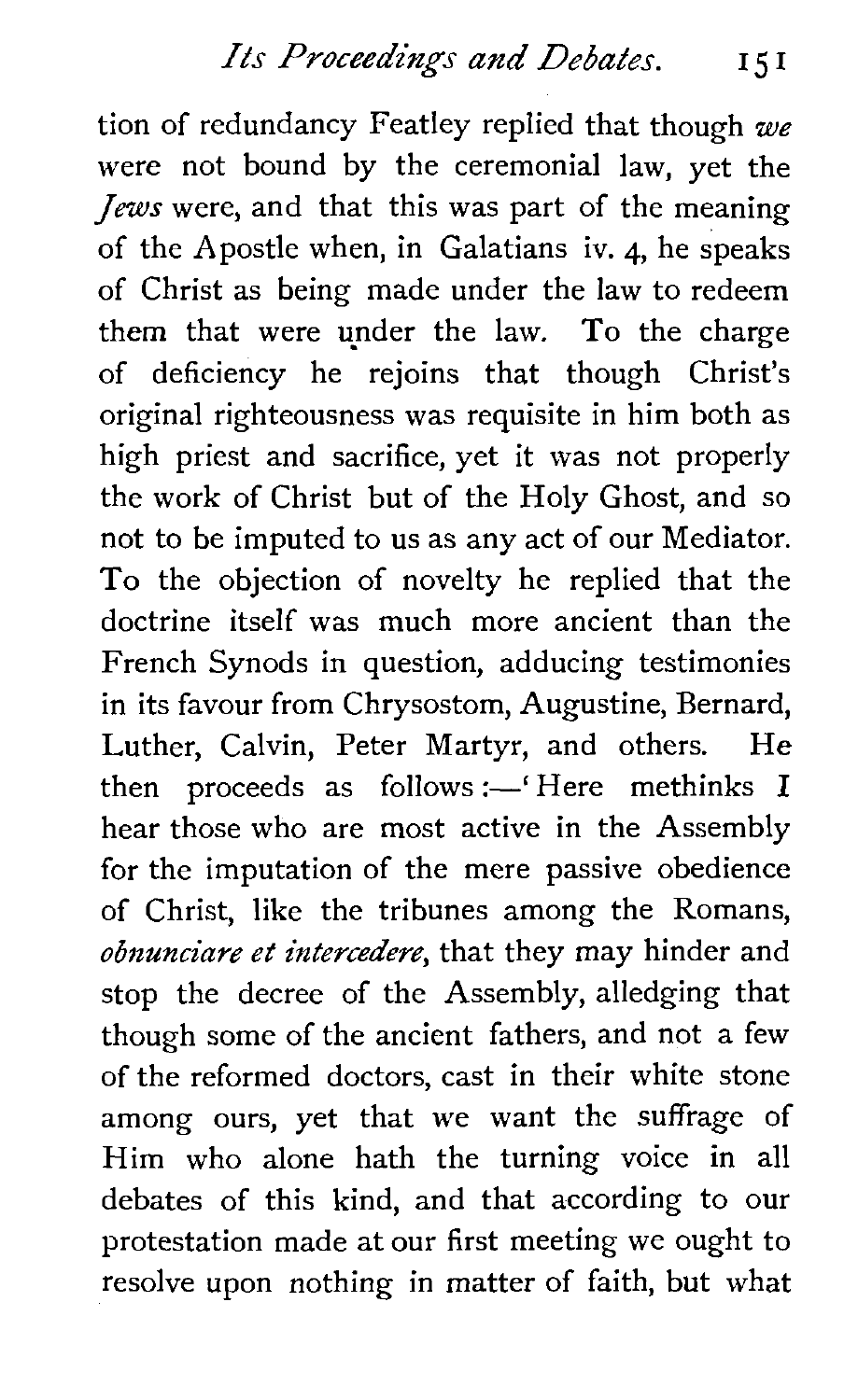we are persuaded hath firm and sure ground in Scripture, and howsoever some texts have been alledged for the imputation of both active and passive obedience, yet that at our last sitting they were wrested from us, and all inferences from thence cut off; all the redoubts and forts built upon that holy ground were sleighted. It will import, therefore, very much those who stand for the affirmative to recruit the forces of truth and repair the breaches in our forts made by the adversaries' batteries.' He then takes up in detail the several texts which had been adduced, and replies with considerable pertinency to Gataker's arguments respecting each. The latter had said that by obedience in Rom. v. 18-19, the apostle meant the special obedience which Christ gave to His Father's commandment to lay down His life for the sheep, just as in Philippians he spake of Christ becoming obedient unto death. To this Dr. Featley replies that the word in the former passage was not  $\hat{v}$ *rakon* but  $\delta$ *kaloua*, which was never taken in Scripture for suffering or mere passive obedience ; further, that no man is said to have justification of life or abundance of grace and the gift of righteousness by suffering only; and finally that the obedience here mentioned, being set in opposition to Adam's disobedience, must be active as Adam's was. From the life of Lightfoot prefixed to the Latin edition of his works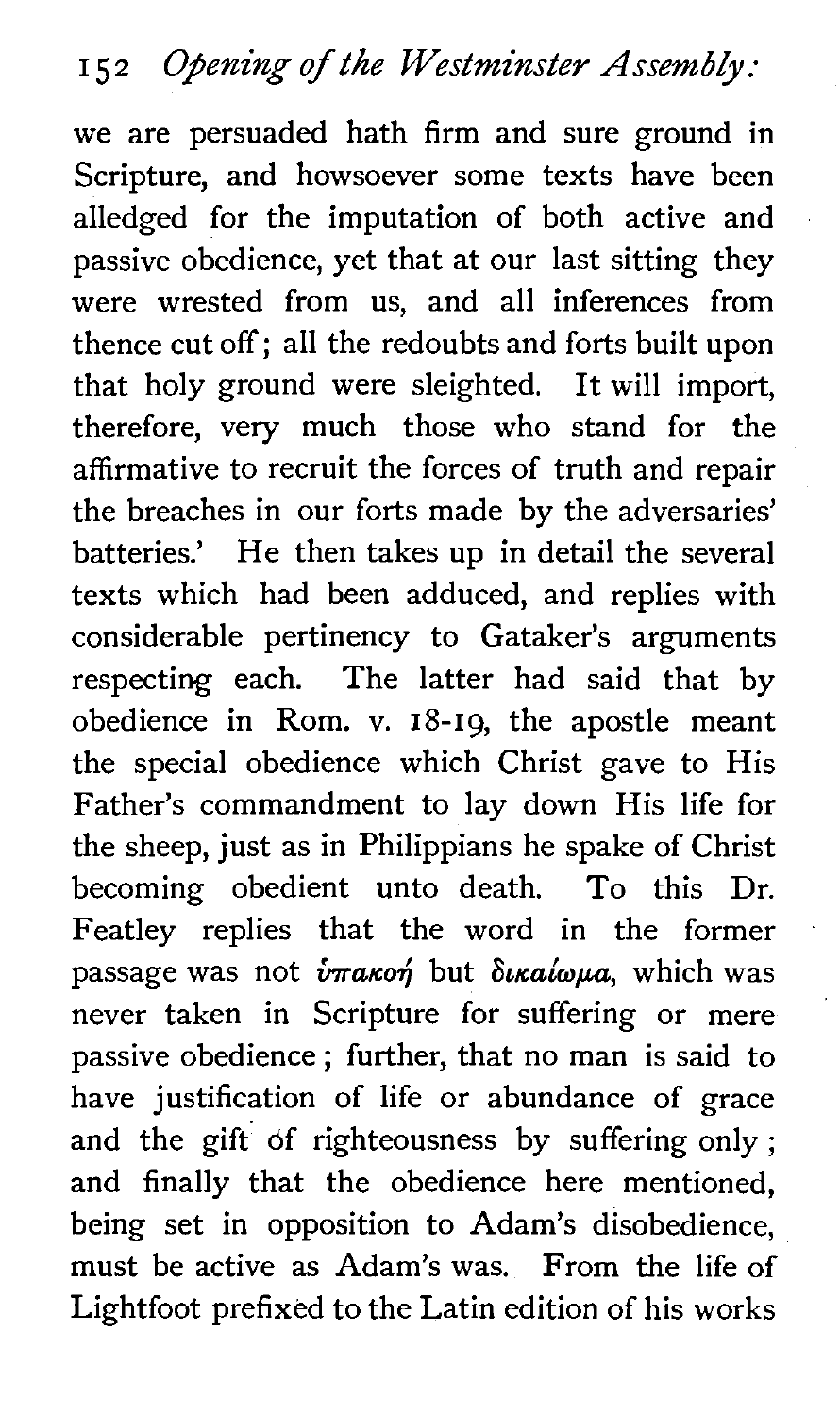# *Its Proceedings and Debates.* **I** 5 <sup>3</sup>

we learn that the same view was ably maintained by that eminent scholar, and extended to  $\hat{v}$ *THakon*<sup>2</sup> as well as δικαίωμα<sup>1</sup> On the text **1** Cor. i. 30, Christ is made to us wisdom, and righteousness, and sanctification, etc., Gataker had argued that Christ is made to us righteousness as he is made wisdom, but he is not made to us wisdom by imputing his wisdom to us, but by instructing us ; so neither is he said to be made righteousness because his righteousness is imputed to us, but because by his grace he makes us actually righteous. To this Featley replies (I) that whatever Christ is made to us he is made perfectly, but he is not made perfectly wisdom or righteousness save by'impqting his own righteousness and wisdom to us which are most perfect ; **(2)** Christ is made righteousness to us in the same sense as he is made redemption, but he is made redemption unto us by imputing his passive obedience ; therefore in like manner he is made righteousness to us by imputing his active obedience. In the same manner he replies to the arguments founded on 2 Cor. v. 21 and Col. ii. 10, and then concludes as follows : 'No man who standeth *rectus* in **curia** as Adam did in his innocency or the angels before they were confirmed in grace, is bound both to fulfil the law, and to satisfy for the violation thereof; but to the one or to the other, to fulfil only the law primarily, and to satisfy

*Lightfootii Opera,* **vo1.i. Vita, 5 3.**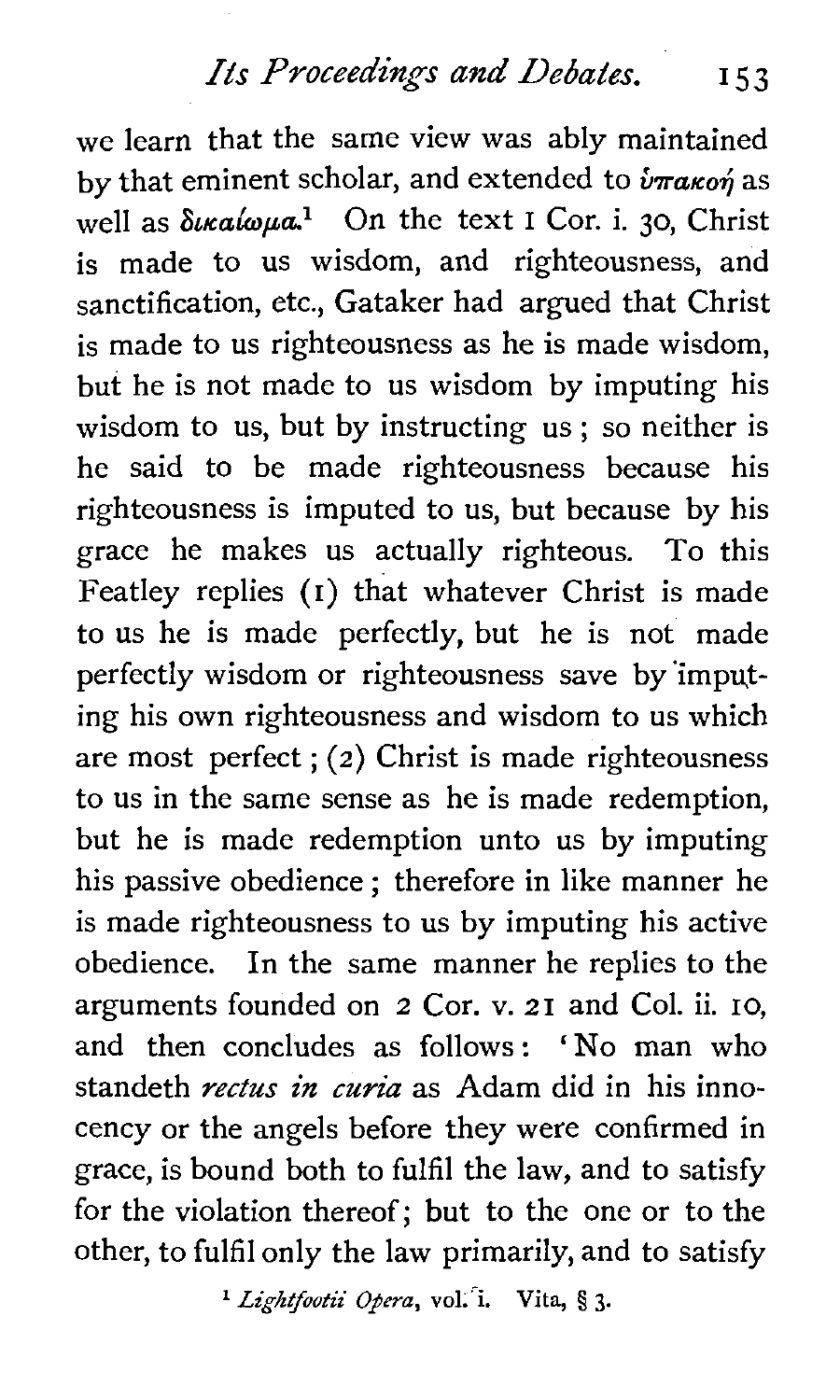for not fulfilling it in case he should transgress ; but that is not our present case, for we are all born and conceived in sin, and by nature are the children of wrath, guilty as well of Adam's actual transgression as our own corruption of nature drawn from his loins. Therefore, first, we must satisfy for our sin and then by our obedience lay claim to life according as it is offered to us by God in his law.' ' We grant freely that Christ's death is sufficient for the satisfactory part, but unless his active obedience be imputed to us we have no plea or title at all to eternal life. I may illustrate this by a lively similitude such as that to which the apostle elsewhere alludes. In the Olympian games he that overcame received a crown of gold or silver, or a garland of flowers, or some other badge of honour ; but he that was overcome, besides the loss of the prize, forfeited something to the keeper of the games. Suppose some friend of his should pay his forfeit, would that entitle him to his garland ? Certainly no ; unless. . . in another race he outstrip his adversary he must go away crownless. This is our case by Adam's transgression and our own ; we have incurred **a** forfeiture or penalty; this is satisfied by the imputation of Christ's passive obedience ; but unless his active be also imputed to us we could have no plea or claim to our crown of glory, for we have not in our own persons so run that we might obtain.'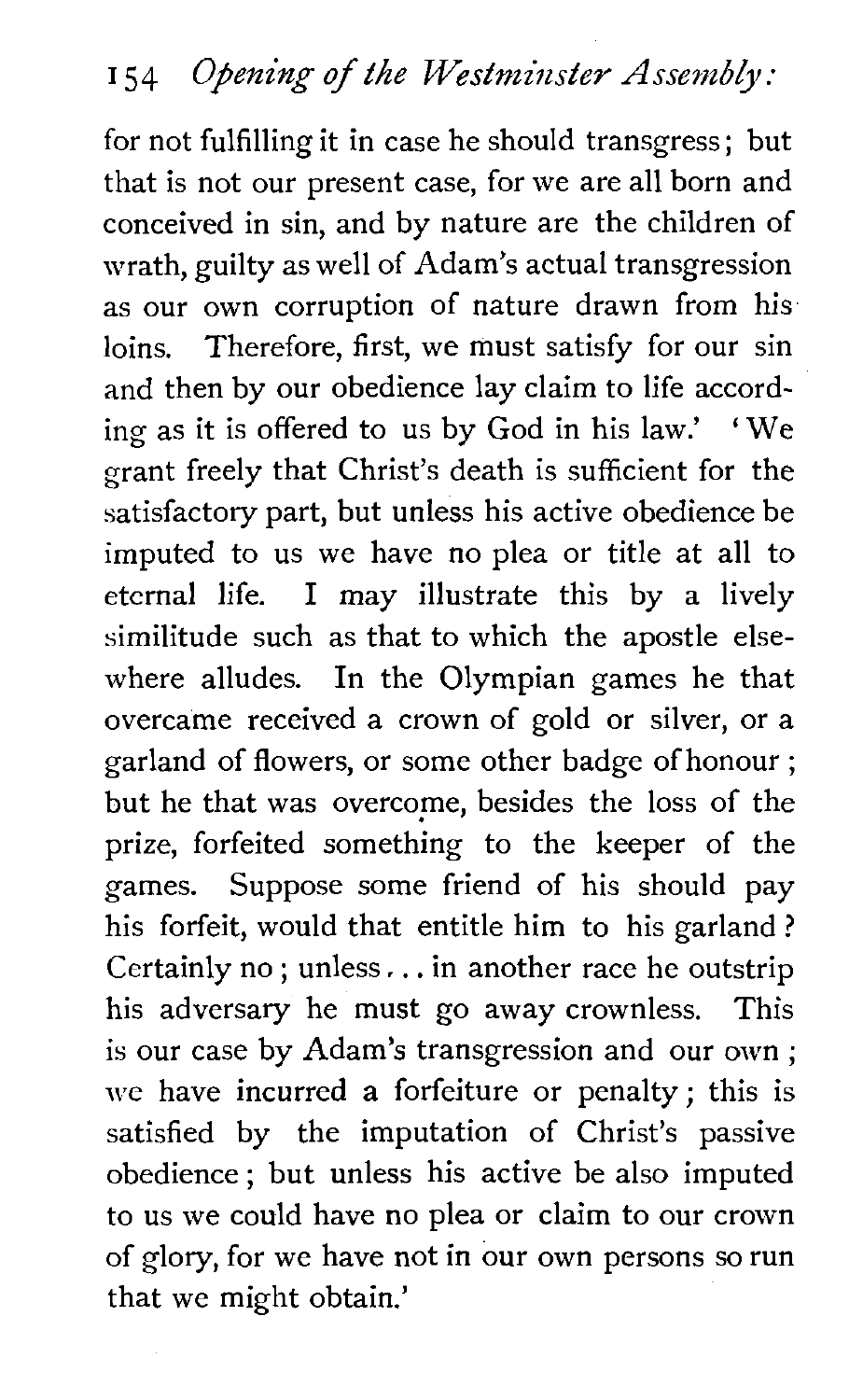After this speech the divines called for a vote on the question, and though some of eminent parts in the Assembly dissented, yet far the major part voted for the affirmative, that Christ's whole obedience was imputed to the believer. Before the close of the session, however, Dr. Featley seems himself to have been disposed to yield somewhat to the great divines opposed to him. Perhaps he had got a quiet hint from his correspondent at Oxford to do so. He produced a copy of the letter referred to by the Prolocutor in the course of the discussion, which had been written by King James to the Synod of the French Protestant Church which met at Privas in 1612. In this letter the king counselled them to let this question and those depending on it 'be altogether buried and left in the grave with the napkin and linen clothes wherein the body of Christ was wrapped ... lest peradventure by too much wrangling they seem to cut in two the living child which the tender-hearted mother would not endure, or divide the seamless coat of Christ which the cruel soldier would not suffer.' The reason he assigned for this counsel was that the question was altogether new, and not necessary to be determined, unheard of in former ages, not decided by any council, nor handled in the fathers, nor disputed by the schoolmen. Probably it was on this account that when the Assembly came to treat of the subject of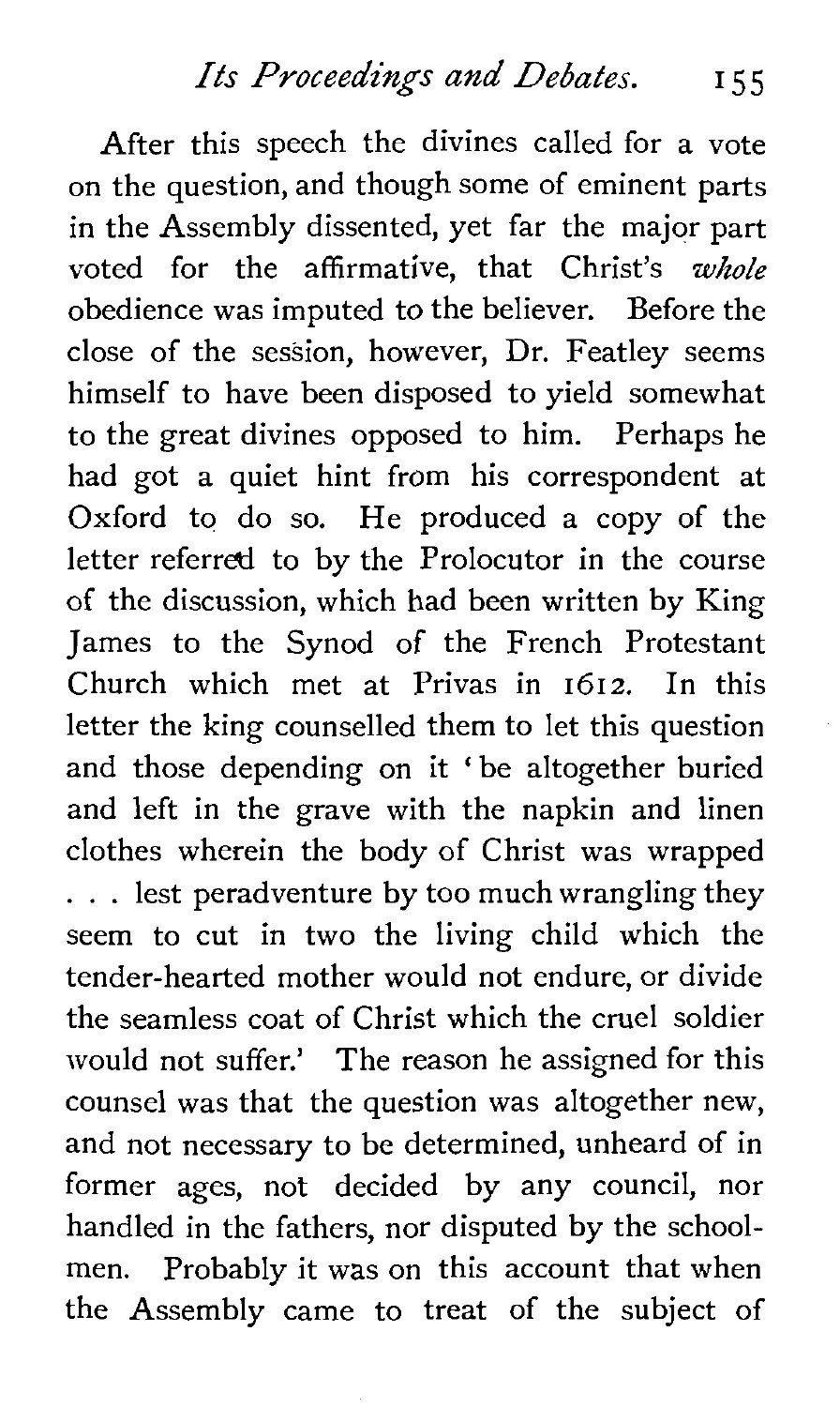# 156 Opening of the Westminster Assembly:

Justification in their Confession of Faith they left out the word *whole* to which Gataker and his friends had most persistently objected, so that the clause, which in their revised version of Article **XI.**  had stood in the form 'his *whole* obedience and satisfaction being by God imputed to us,' was in the confession changed into 'imputing the obedience and satisfaction of Christ,' which though it hardly seems to us to include, still less to favour their view, they were content to accept as less rigid than the other. At least on its being conceded Gataker and his friends agreed to drop further controversy on the question, as has been distinctly recorded by Simeon Ashe in his funeral sermon for his old friend Gataker.

Before the 12th of October, the Assembly had revised fifteen of the Articles, and were proceeding with the sixteenth,<sup>1</sup> when, by order of the Houses, they laid aside this work and proceeded to take in hand the government and liturgy of the Church. What they had accomplished previously they regarded as superseded by a later order to draw up a Confession of Faith. It was only after repeated peremptory messages from the House of Commons that they consented to send it up to them, and they accompanied it by an explanatory preface in which they stated that they regarded

<sup>&</sup>lt;sup>1</sup> They had resolved to change 'may depart from grace given' into 'may fail of the grace of God attained.'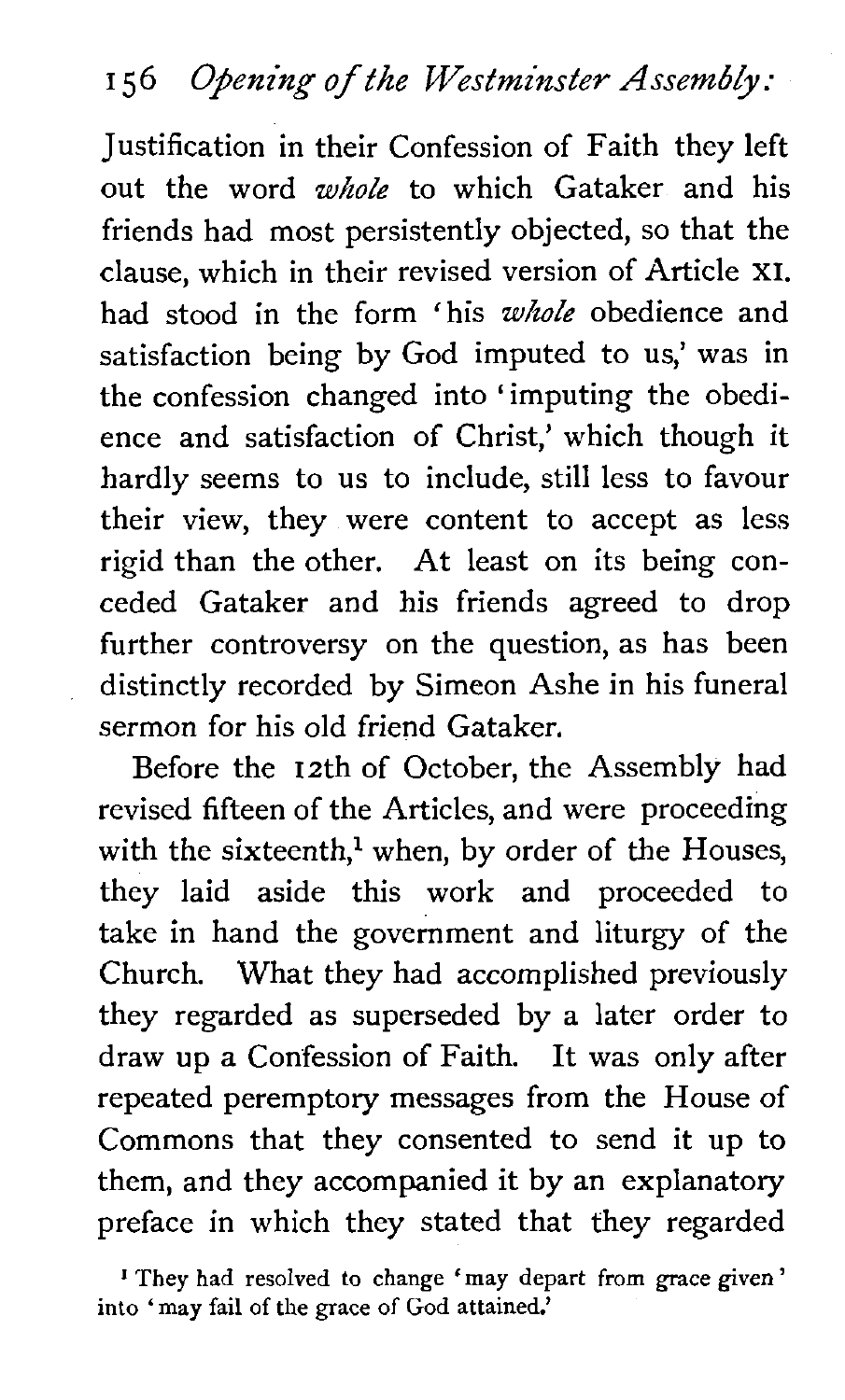the work as in several ways imperfect, and as having relation only to the Church of England, and therefore as superseded by the more recent order sent to them to prepare a Confession of Faith for the churches of the three kingdoms. The Articles, as far as revised by the Assembly, have been often reprinted, not, however, in the exact form in which they were sent up by the Assembly to the Houses, but in the form in which they were passed by them, and were included among the documents submitted for the acceptance of the king in the negotiations of 1648. The full form, together with the preface of the Assembly, is to be found in a rare volume of tracts contained in the library of the British Museum (King's Pamphlets, E. 516). The only material difference between the two forms is that while Article VIII. is omitted from the former, it is retained in the latter, and in a revised version slightly different from that given in Lightfoot's Journal. 'The creeds that go under the name of the Nicene Creed, Athanasius' Creed, and that which is commonly called the Apostles' Creed, are thoroughly to be received and believed, for that they may be proved by most certain warrant of Holy Scripture.'l

While the revision of the Articles was being carried forward at Westminster, the cause of the

**<sup>1</sup>**The Preface as well as the ultimate revision of this Article are given in the appendix to the printed **Minutes** of *the Assembly.*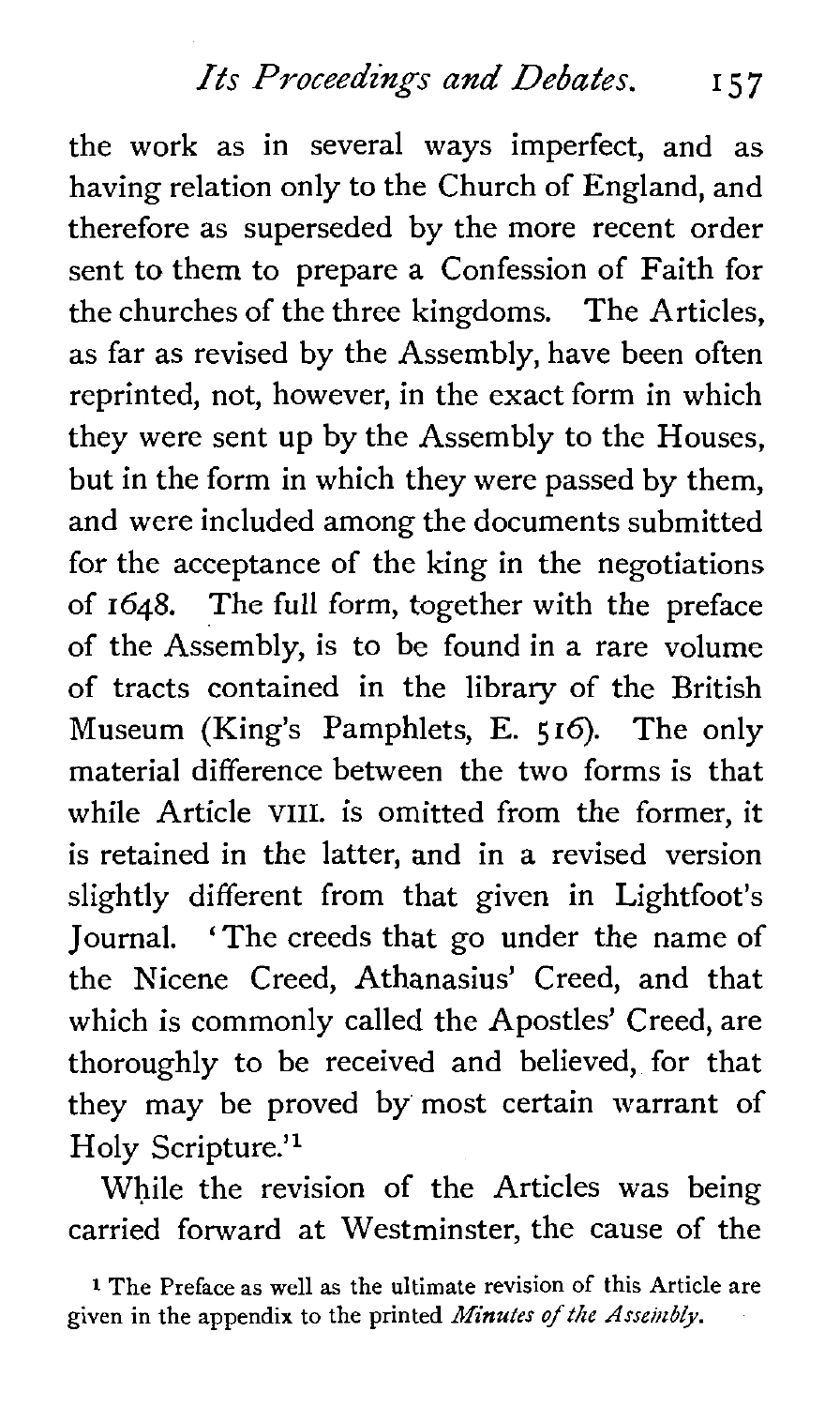# *I 58 Opening of the Westminster Assembly:*

Parliament had been going backward in the country. One and another defeat had been sustained by their forces, and their supporters in various parts were becoming so disheartened, that at the request of the House of Commons divers of the members of the Assembly were sent away from their duties there, and instructed to go to various parts of the kingdom, and stir up the people to greater zeal in their cause. It might have been well for the Assembly itself had such a policy been followed more frequently when it became apparent that the work for which it was called was not to be rapidly completed. The immuring of so many of the ablest ministers for so long a time in London, if it strengthened their hold on that great city, tended to weaken their hold on their parishioners in the country and in the provincial towns, and so to separate the metropolis and the provinces as to make the revolution ultimately effected by the leaders of the army a far easier matter than it would have been had the **elite** of their ministers been able to be more in their parishes, and to guide opinion at so many important centres in harmony with what it was in London. It was at the same crisis in their fortunes that the Parliament finally made up their minds to outbid the king for the Scotch alliance, and despatched commissioners to Scotland to arrange terms with the Convention of Estates and General Assembly there, and in the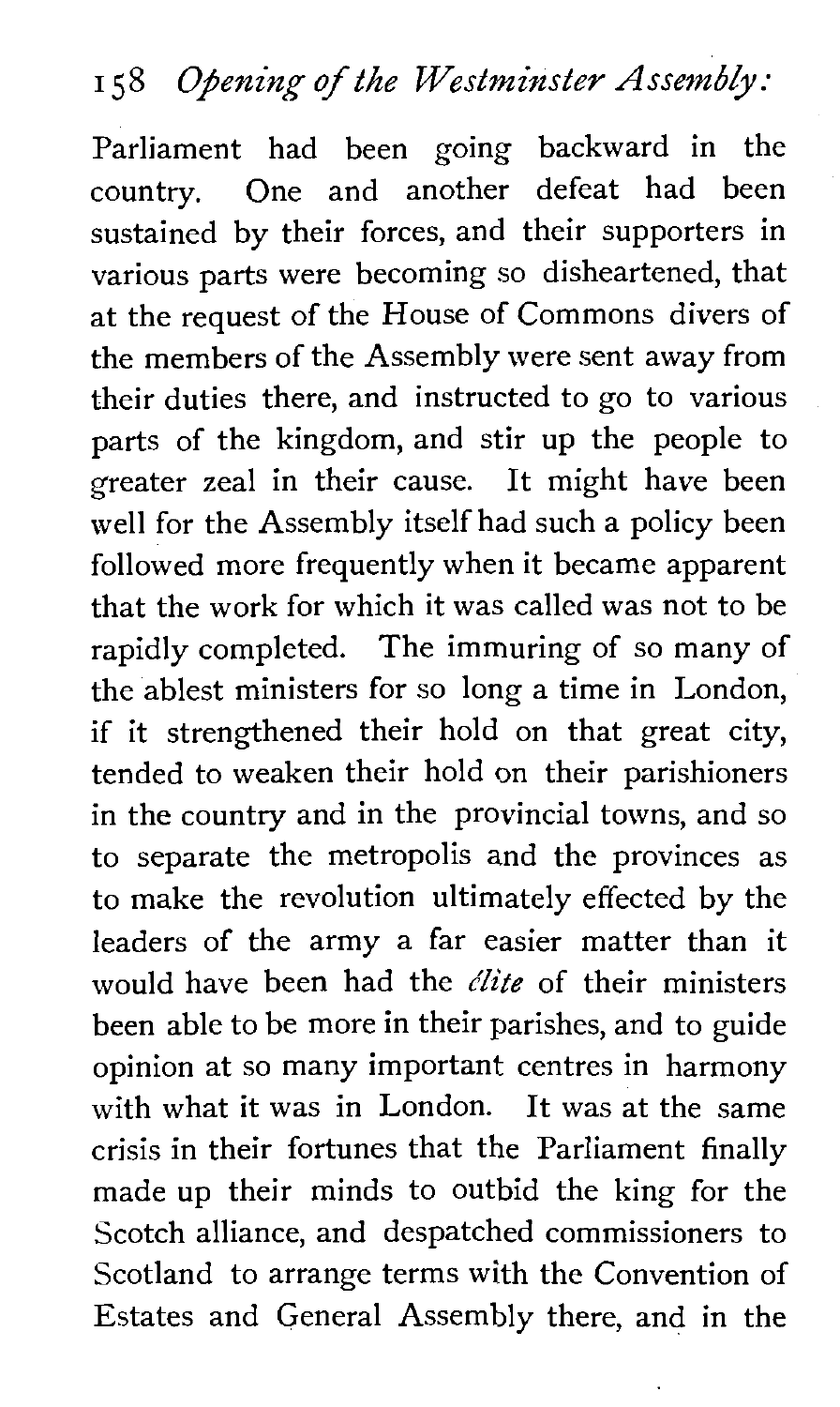name of the Houses and the Assembly more formally to invite the assistance of Scottish commissioners in the deliberations of the Assembly.

All the Scottish leaders looked favourably on the cause which the English Parliament was defending, but all were not at first agreed that they ought to take a side in the contest between it and the king. Henderson and several other trusted counsellors had previously urged that the true position for them to assume, in the first instance, was that of mediators between the parties. But the coldness of their reception at Oxford had discouraged even these, while the concessions of the Parliament on the subject of episcopacy ' flattered the ambition of the nation,' and in the end the fervid eloquence of Johnstone of Warriston, advocating active participation in the contest, carried all before it.<sup>1</sup> It was unanimously agreed that common cause should be made with their English brethren, and that every possible aid should be given them in the war into which they had been driven in defence of their religion and liberties. Yet all were determined not to draw their swords about mere civil grievances, however insupportable these were deemed to be, but to place the cause of the true Reformed religion and the government of Christ's Church according to His Word in the forefront, if not to bring the Ark of God itself into the battle. They would

' **Baillie's** *Letters,* **vol.** ii. **p. 90.**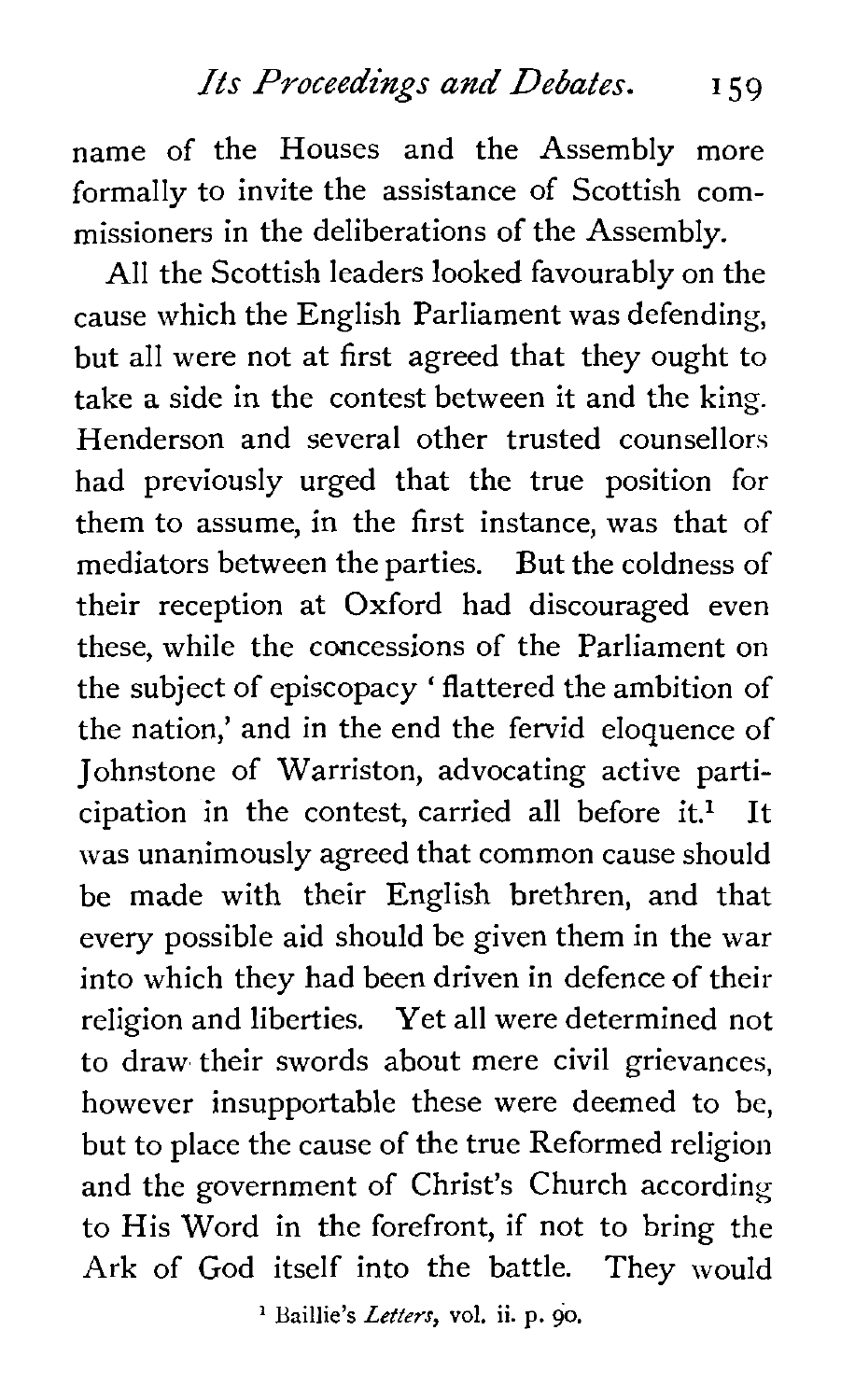#### **<sup>I</sup>***60 Opening of the Westminster Assembly:*

not have the civil league which the English commissioners offered them, but pressed for a solemn religious bond like that into which in times of trial they and their fathers had entered, and which in their recent Vow or Covenant the English Houses had actually indorsed. The English commissioners were obliged at last so far to yield to the wishes of the Scotch as to make the proposed treaty a solemn League and Covenant ' for the defence and preservation of the Reformed religion in the Church of Scotland in doctrine, worship, discipline, and government, and for the reformation of religion in the kingdoms of England and Ireland according to the Word of God and practice of the best Reformed Churches, and for bringing the Church of God in the three kingdoms to the nearest conjunction and uniformity in religion, Confession of Faith, form of church-government, directories for worship and for catechising,' and then, only subordinately or conjunctly, 'for the defence and preservation of the rights and privileges of the Parliament, the liberties of the kingdoms, and of the king's Majesty's person and authority in the preservation and defence of the true religion and liberties of the kingdoms.'

This Covenant, drafted by Henderson and accepted by the English commissioners, was forthwith transmitted to England, where after some very slight changes it was approved by the Assembly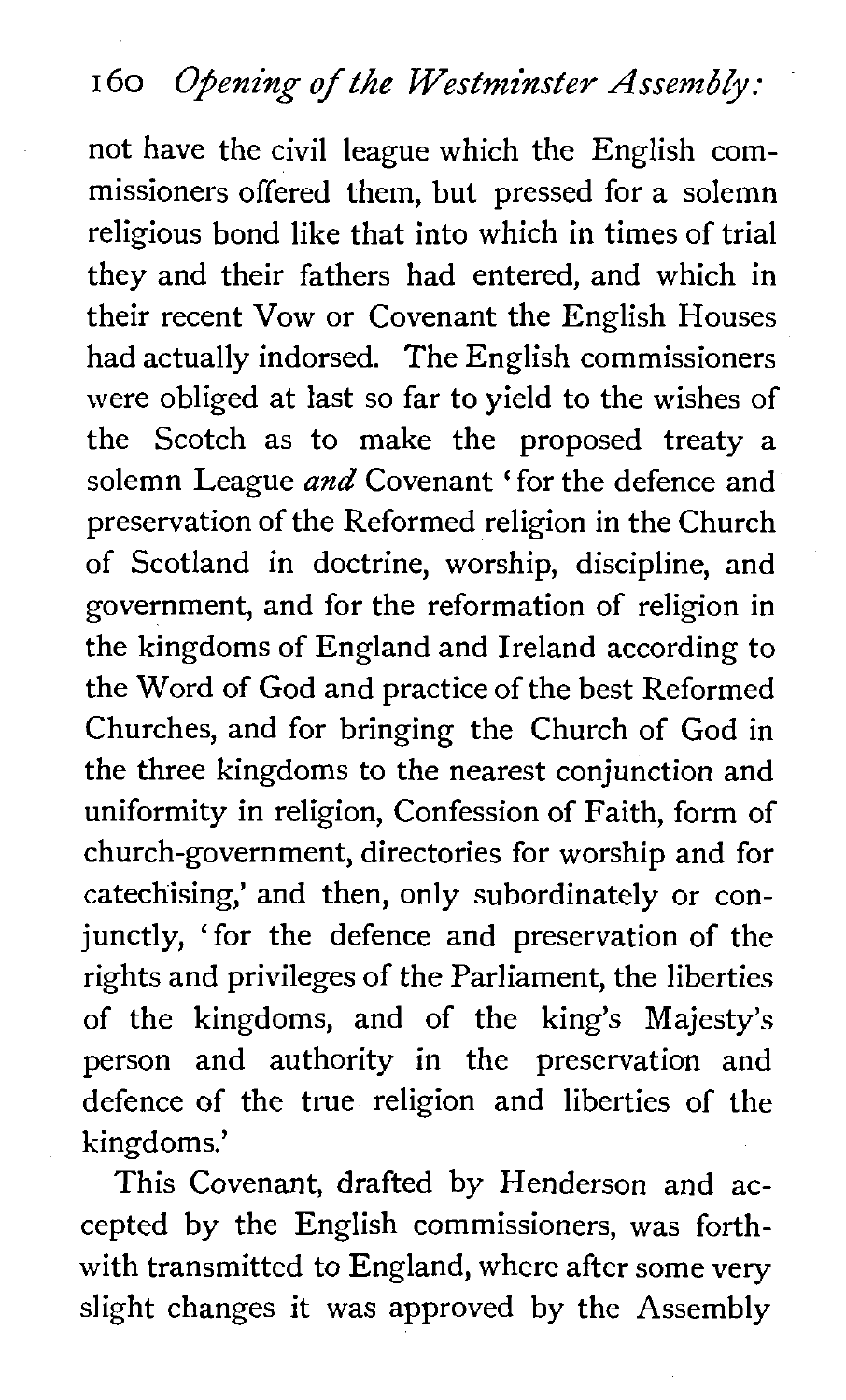and accepted by the Houses, and finally was directed to be subscribed throughout the kingdom, as it also was in Scotland. It was subscribed there with singular unanimity and enthusiasm, and if with less general spontaneity in England yet certainly more extensively than is sometimes represented. Neale, who is by no means a blind admirer of the Scots, informs us that ' most of the religious part of the nation who apprehended the Protestant religion to be in danger, and were desirous of reducing the hierarchy, were zealous for the Covenant,' that others who were on the side of the Parliament took it in obedience to their authority, being sensible that on no other conditions could the assistance of the Scots be secured, and that a number of the episcopal divines who made the greatest figure in the Church after the Restoration did not refuse it, as Cudworth, Wallis, Reynolds, Lightfoot, and many others. Lightfoot was so keen for it that he does not hesitate to speak of Dr. Burgess, who opposed it and petitioned the House of Commons to be heard against it, 'as a wretch to be branded to all posterity, seeking for some devilish ends, either of his own or others, or both, to hinder so great a good of the two nations,' 'to put in a bar against a matter of so infinite weight, and asperse such an Assembly with so much mire and dirt.'<sup>1</sup>

Lightfoot's *Journal,* pp. 12, **13, 14.** Dr. M'Crie seems to have doubted whether Lightfoot had not exaggerated both as to Dr.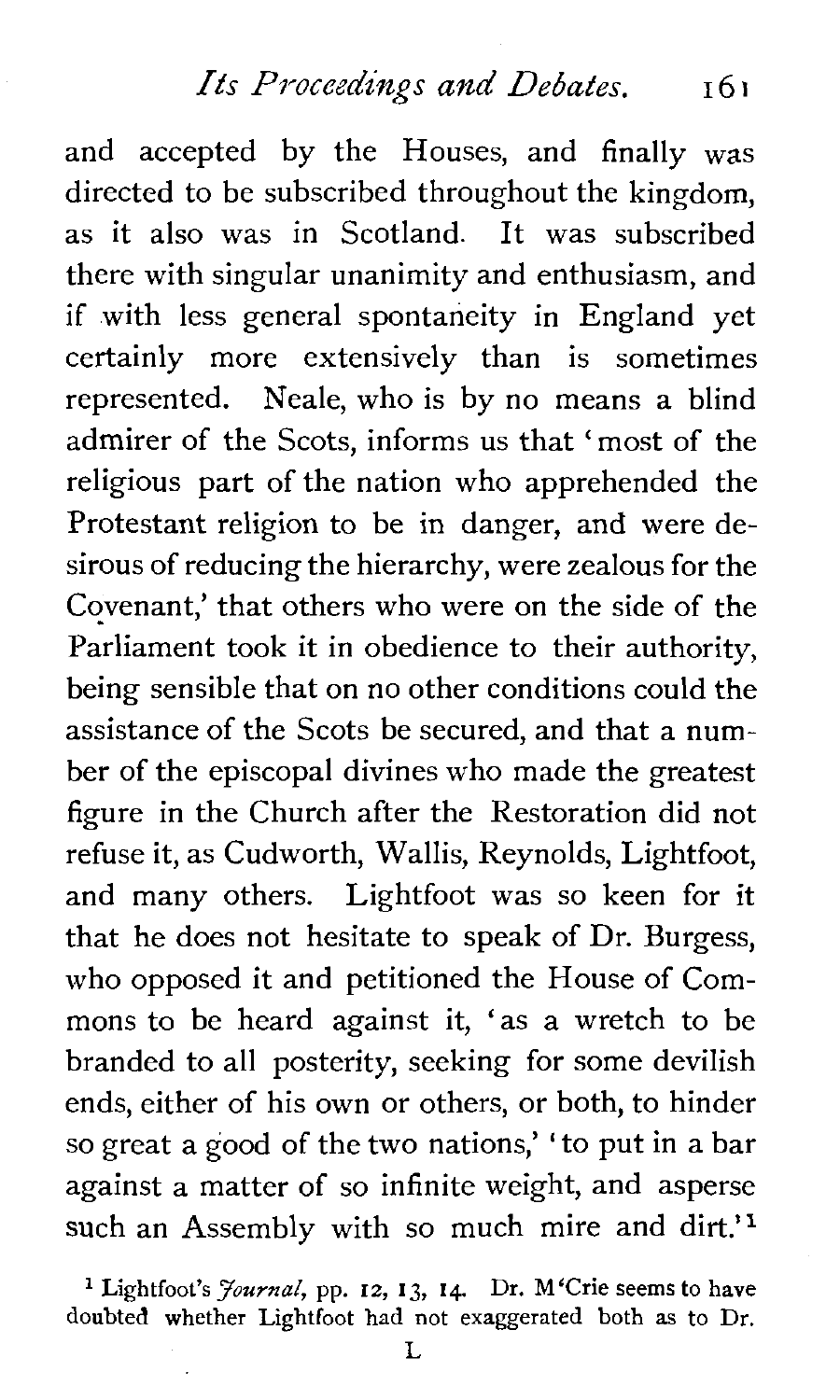#### 162 Opening of the Westminster Assembly:

Dr. Burgess, however, was not the only objector in the Assembly when the Houses referred the Covenant to them for their judgment and counsel as to whether it might be lawfully sworn. Dr. Price seems to have joined him in his opposition and petition, though he gave in sooner, and was let off more easily. In addition to them Dr. Featley and one or two royalists, who still remained in attendance, opposed it out-and-out, and if Mr. Lance did not join them he slunk away from the Assembly about the time they had to leave it, and had great difficulty some years after in securing its approbation to his appointment to a London charge. Twisse, Gouge, and Gataker had joined in objecting to the 2d Article as originally drafted for the extirpation of prelacy without any limitation, $$ affirming, that while opposed to such episcopacy as had hitherto been in the Church of England, they were not opposed to, and could not be expected to swear to endeavour the extirpation of, all prelacy or stated presidency over the ministers of the Church. To satisfy their scruples it was agreed to insert after the word ' prelacy ' the explanatory clause already inserted in the Ordinance calling

Burgess's offence and punishment. But the Journals of the House of Commons (vol. iii. pp. 225, 242) confirm his account, and show that 'the turbulent doctor ' was suspended from the Assembly, and had to make *a* humble apology to the House ere he was restored. Baillie had not yet come up, and so has not reported the matter with his usual accuracy.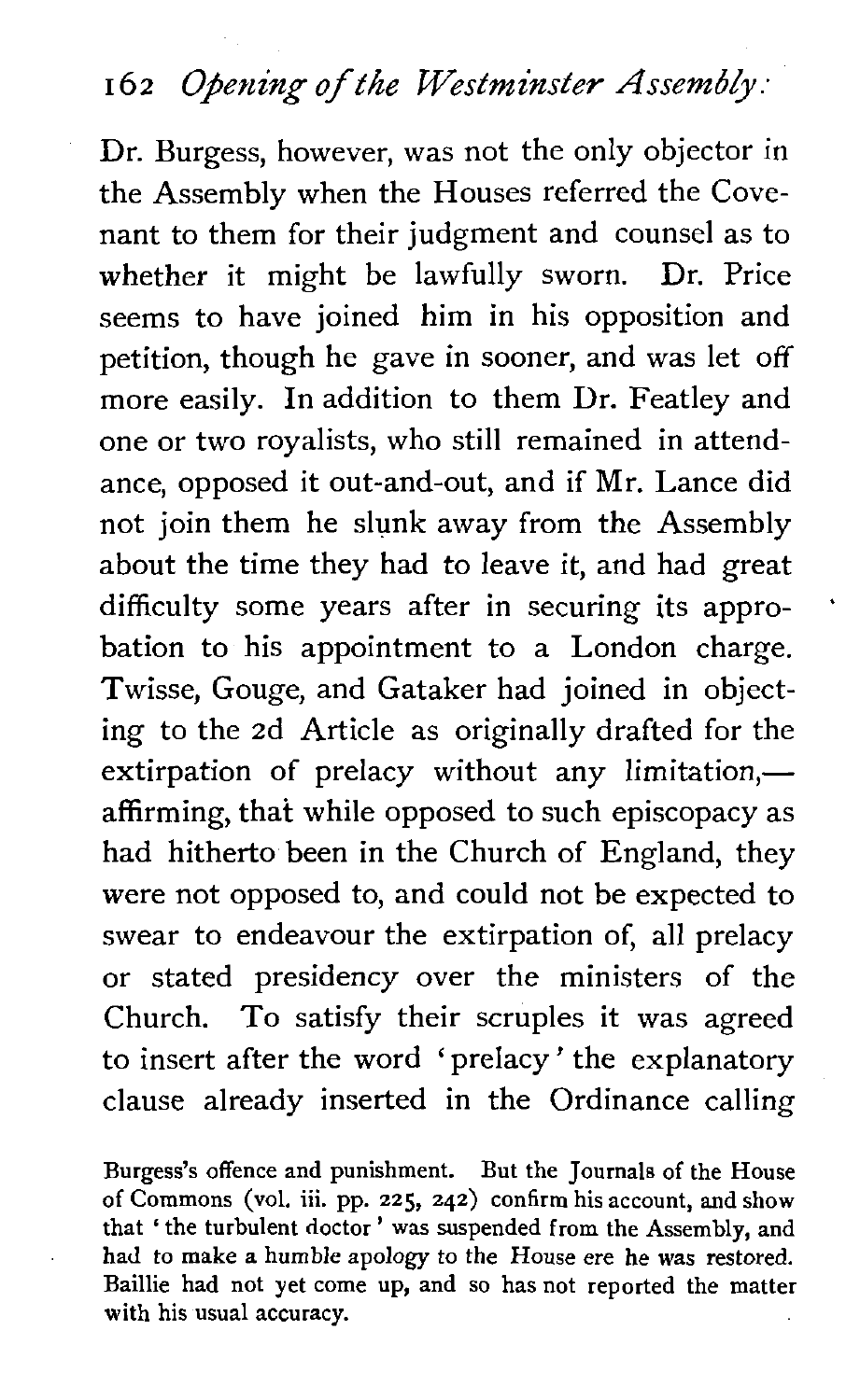*Its Proceedings and Debates. 163* 

the Westminster Assembly (that is, Church-government by Archbishops, Bishops, their Chancellors and Commissaries, Deans, Deans and Chapters, Archdeacons, and all other ecclesiastical officers depending on that hierarchy).<sup>1</sup> There can be no doubt that it was with this distinct limitation that the Covenant was taken by many, both laymen and divines, in England, and perhaps as little doubt that it was understood by most in Scotland in a more absolute sense ; and if there is no great foundation for the remark of Neale that 'the wise men on both sides endeavoured to outwit each other in wording the Articles,' there is foundation for the remark that with much in it that was noble and good and thoroughly justifiable at such a crisis in

<sup>1</sup> The Assembly reported to the House of Commons that they had received the Covenant with great joy and contentment, and had fully debated and considered of it, and ' that they do approve of the said Covenant, and judge it to be lawful in point of conscience to be taken, and that they do humbly advise that these explanations following should be subjoined to the Covenant, viz., I. By the clause in the first article of thecovenant, "according to the Word of God," we understand " so far as we do or shall in our consciences conceive the same to be according to the Word of God ;" 2. By " Prelacy" in the second article of the Covenant we understand "the churchgovernment by Archbishops, Bishops, their Chancellors, Commissaries. Deans and Chapters, Archdeacons, and other ecclesiastical officers depending upon the hierarchy." ' The House approved of both explanations, and recommended the insertion of the clause relating to Ireland in the preamble. They hesitated most over the fifth article, which pledged them in their station to endeavour that the kingdoms should remain conjoined in firm peace and union to all posterity, and that justice may be done on the wilful opposers thereof.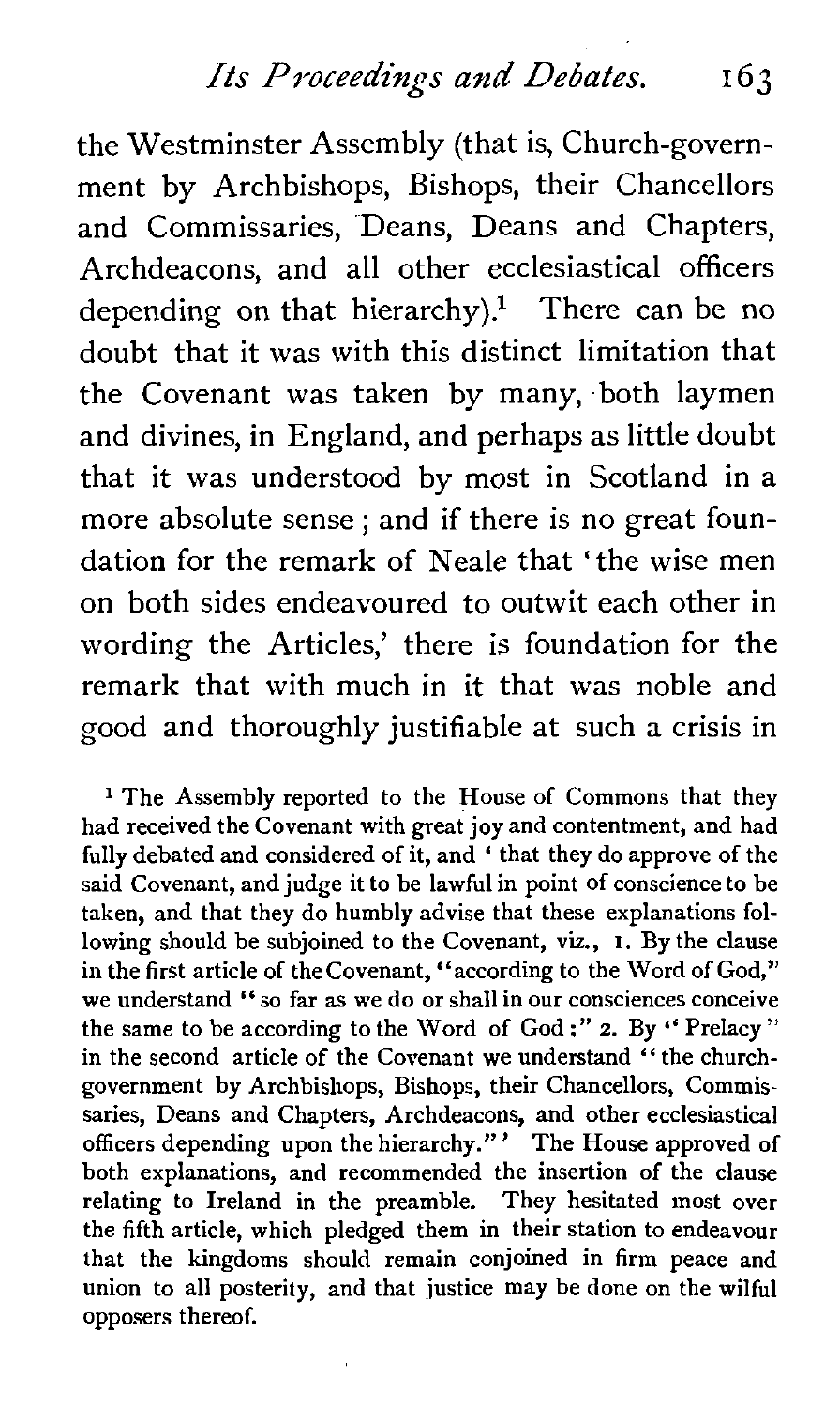#### **<sup>I</sup>**64 *Opening* **of** *the* **Westminster** *Assembly* :

the history of the three kingdoms, it was not free from the seeds of future misunderstanding and dissension. Dr. Stoughton has spoken far more to the point, and according to actual facts, than Neale when he says, 'The English Commissioners, by accepting the Covenant, pledged themselves to the cause of which the Scotch Presbyterians regarded it as the symbol, and looking to the ecclesiastical opinions of the English Commissioners Vane and Nye, we cannot defend their conduct on this occasion against the charge of inconsistency.' Nor was this the full extent of Mr. Nye's fault. He must not only bear the blame of having committed himself by tacit acquiescence, but also by explicit words. In his speech at the taking of the Covenant by the House of Commons and the Assembly of Divines in St. Margaret's Church, Westminster, to which I shall have occasion to refer in my next lecture, he gave utterance to words which could not but lead the Scotch to believe that he thought favourably even of their ecclesiastical order: 'If England,' he says, $1$  'hath attained to any greater perfection in so handling the word of righteousness . . . as to make men more godly,. . . if in the churches of Scotland any more *light and beauty in matters* of *order* and discipline *be* in their assemblies, or more orderly, . . . we shall humbly bow

**<sup>1</sup>**Speeches delivered before the subscribing of the Covenant, the 25th of September, at St. Margaret's, Westminster.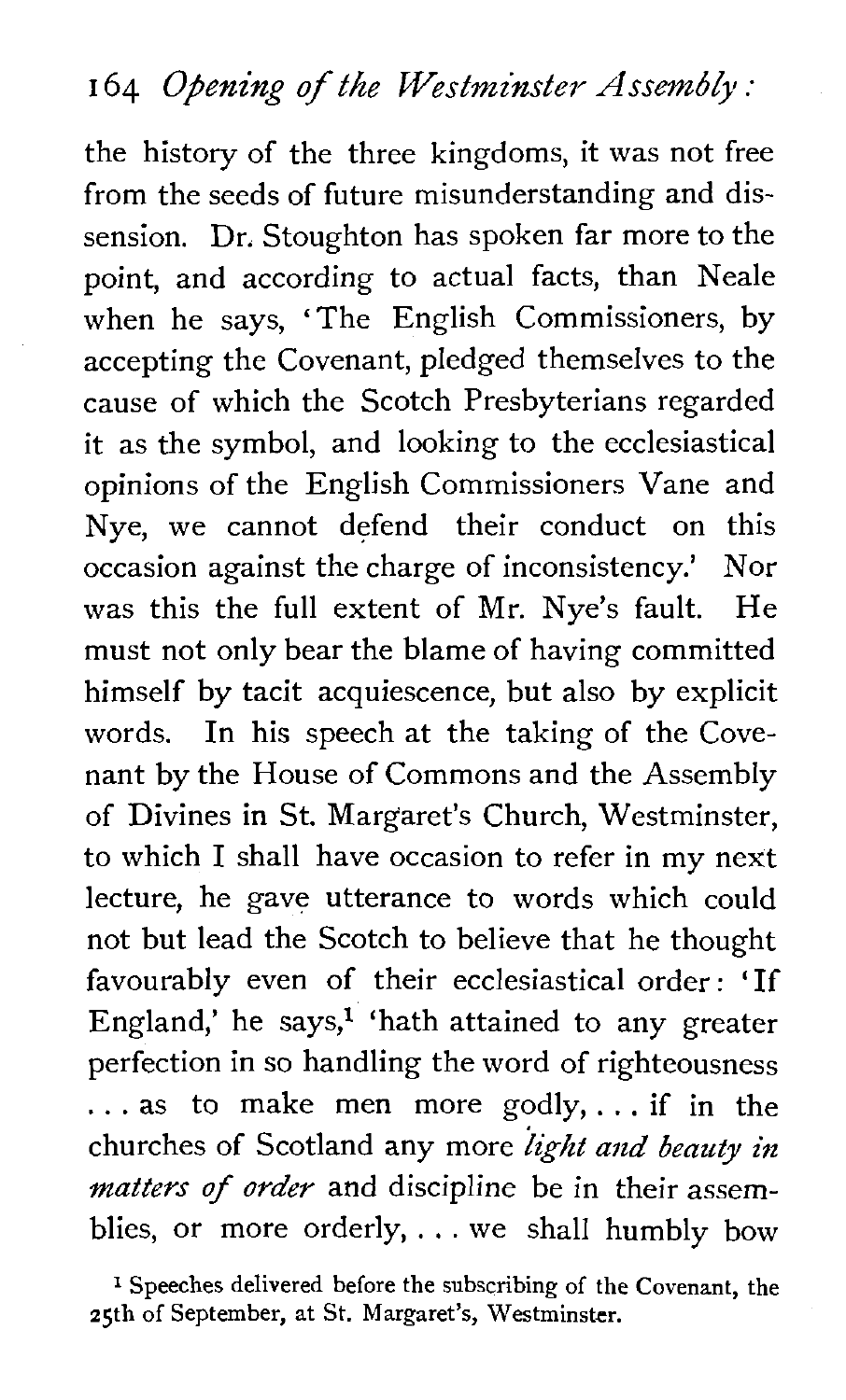*Its Proceedings and Debates.* **165** 

and kiss their lips that can speak right words to us in these matters.'...These kindly sentiments seem still to have animated him when he penned or put his name to the Apologetical Narration of the five dissenting members of the Assembly. And so the Scottish Commissioners had some right to feel both surprised and indignant when on the 20th February **1644,** there being very fair appearances of agreement in the matters disputed between the two parties, after long and keen debates, Mr. Nye interfered to 'spoil all their play," and offered to prove their favourite church-government 'inconsistent with a civil state ;' and again on the following day when seeing the Assembly full of the prime nobles and chief members of both Houses, he did fall on that argument again and offered to demonstrate that their way of drawing a whole kingdom under one national Assembly was formidable, yea, thrice over pernicious to civil states and kingdoms.' It was hardly to be wondered at that he should have been cried down and voted to have spoken against the order, or that the *proefervidum ingenium Scotorum* should have been roused, and even the calm and judicious Henderson should for the moment have so far given way to his exasperation as to compare him with Sanballat, Tobias, and Symmachus, who sought to stir up their heathen rulers against the Jews, or to Pagan

**l** Baillie's *Letters* **and Journals, vol.** ii. **p. 145.**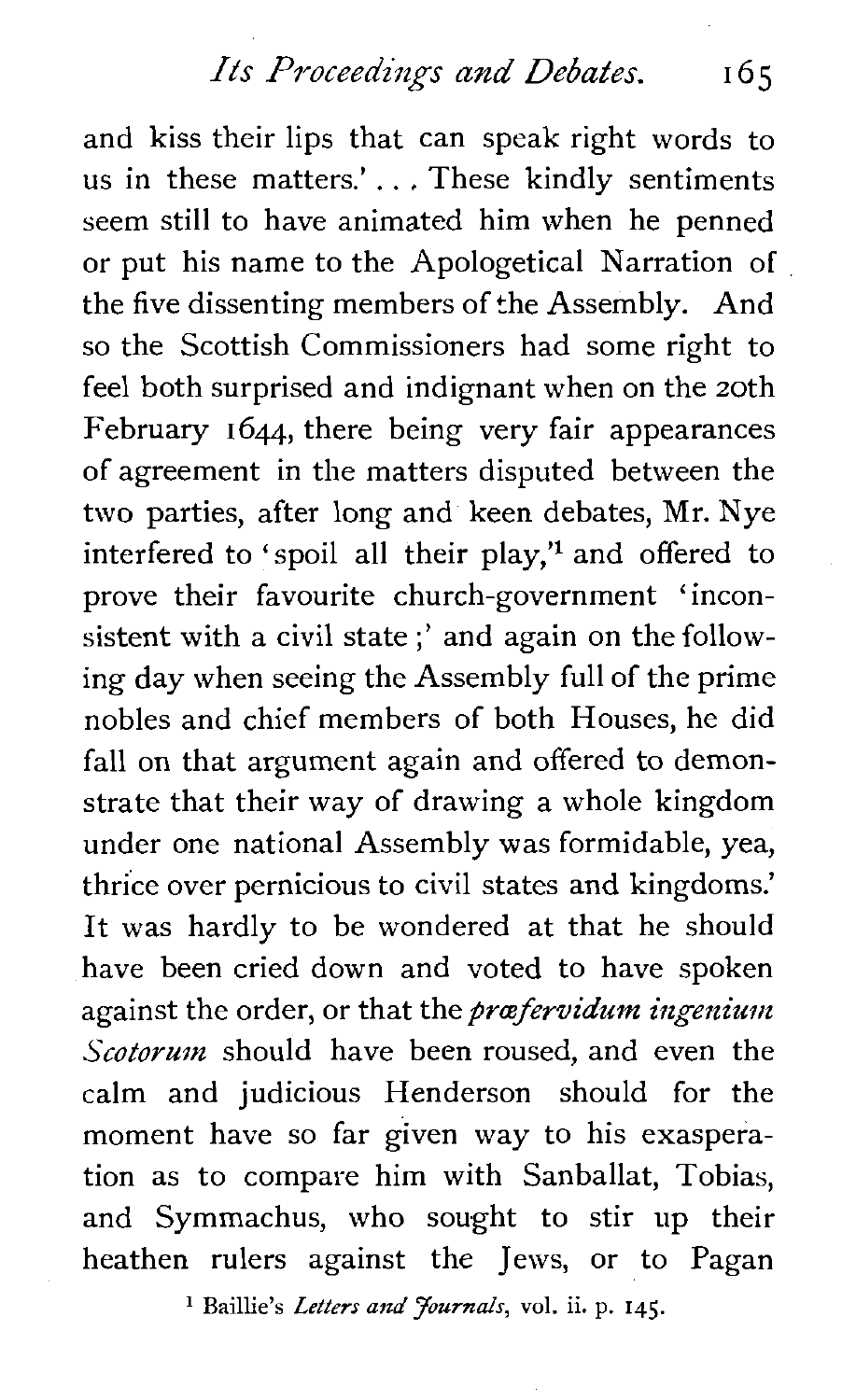#### **I 66 Opening of the Westminster Assembly** :

writers who stirred up the Roman Emperors against the Christians.

The Solemn League and Covenant was then, and has often since been fiercely and unjustly denounced, and has at times been advocated with only less fierceness and uncharitableness. But even Presbyterians, who may doubt of its descending obligation, or hesitate with Dr. Hetherington to characterise it as 'the wisest, sublimest, most sacred document ever penned by uninspired men,' will cheerfully grant with Dr. M'Crie that it was 'an unprecedented deed warranted by the unprecedented dangers to which the cause of Christ in Britain was then exposed-an act of heroism which, if like an act of martyrdom it cannot properly be repeated, yet it may be gratefully commemorated. With the exception of that unparalleled scene in the Greyfriars' Churchyard in 1638, of which it was the consequence and completion, the signing of the Solemn League and Covenant was perhaps 'the most remarkable event in Scotland's remarkable history.' 'There are moments,' as Mr. Rawson Gardiner has it, 'when the stern Scottish nature breaks out into enthusiasm less passionate but more enduring than the frenzy of a southern race.' This was one of these supreme moments. Bidding away the suggestions of worldly prudence, they resolved, as with one heart and soul, for the sake of that faith which was dearer to them than life, to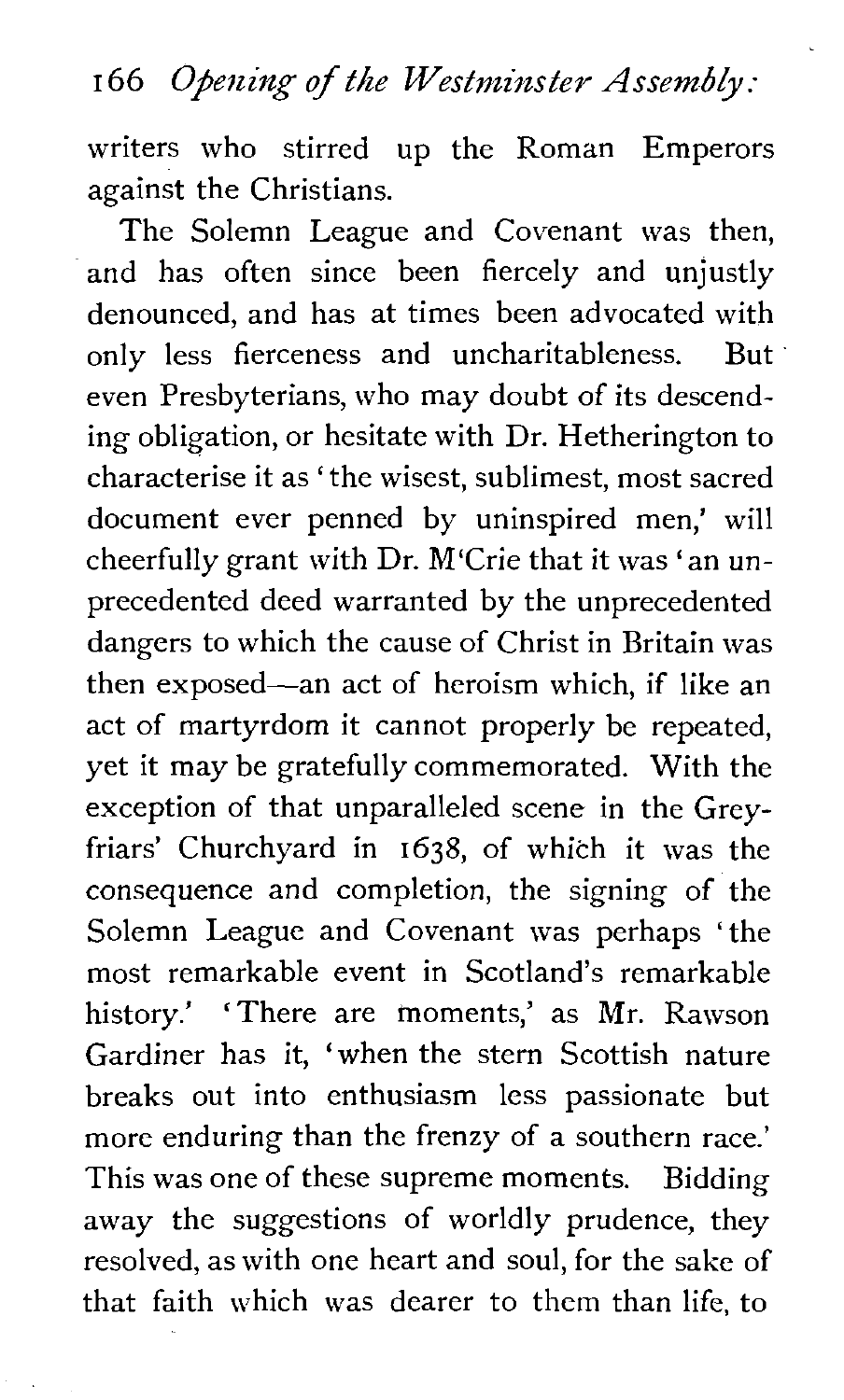put in jeopardy all they had gained, and make common cause with their southern brethren in the time of their sorest need. If ever nation swore to its own hurt, and changed not, made sacrifices ungrudgingly, bore obloquy and misrepresentation uncomplainingly, and had wrongs heaped on it most cruelly by those for whom its self-sacrifice alone opened a career, it was the Scottish nation at that eventful period of its history. It felt that the faith which was its light and life was really being imperilled, and it was determined, as in the days of Knox, to dare all for its safety and triumph, in England as well as Scotland.

The Covenant in the eyes of all true Scotsmen will ever stand identified with the cause of Protestantism, the cause of civil and religious liberty, in a great crisis of British history ; it will be recognised as a testimony against Popery, sacerdotalism, andall profaneness,which at no small costourfathers kept up when it was abandoned elsewhere, and which we ought not to let down though we may have to bear it in other forms, or to carry it out in other ways. In the eyes of many patriotic Englishmen at that crisis of their struggle for their religion and liberties, it appeared hardly less glorious. ' This covenant in the midst of our troubles . . . did mightily revive and cheer our drooping spirits, and was as life from the dead.' ' We shall never forget,' say the Lancashire ministers, ' how solemnly it was